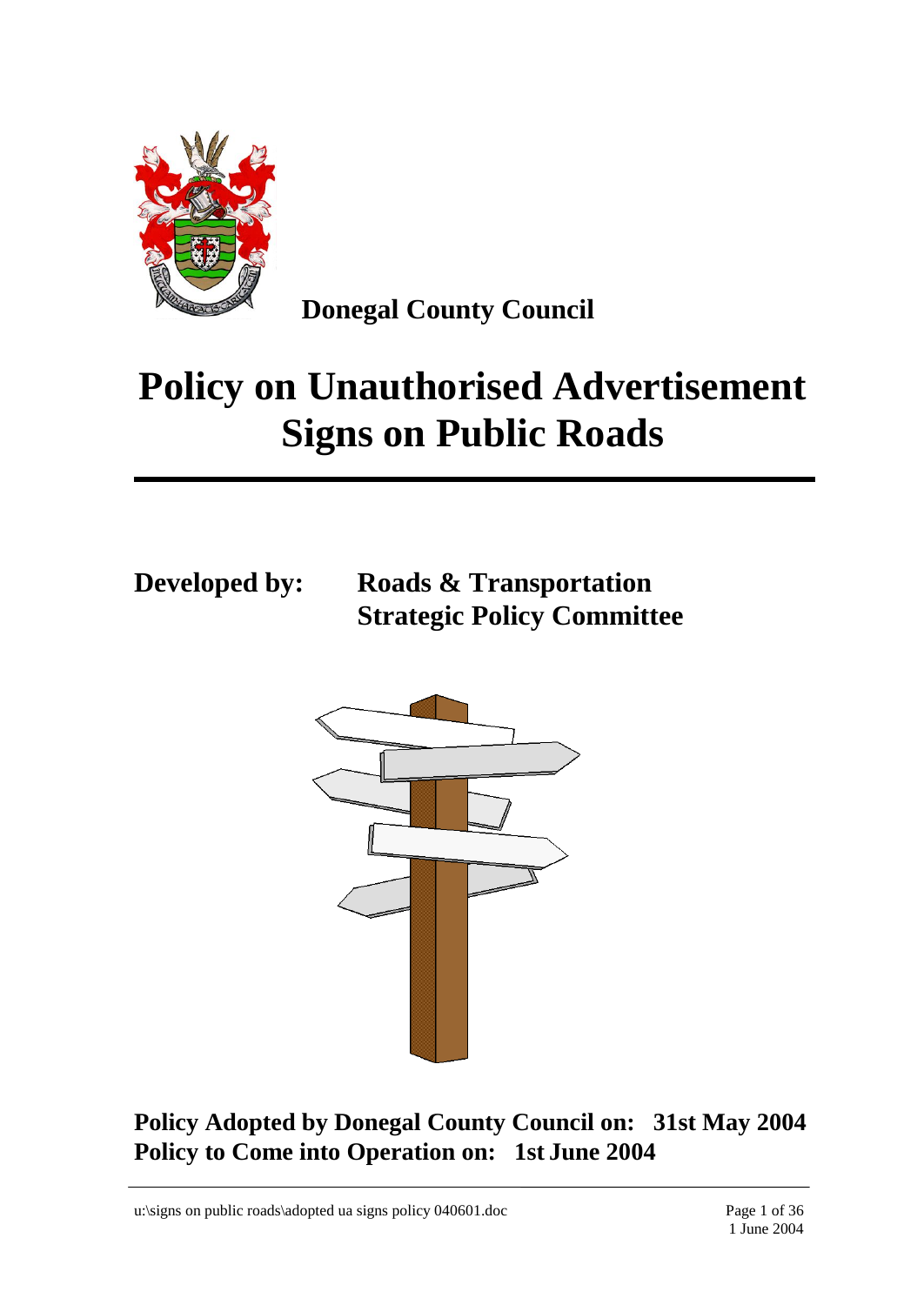

### **TABLE OF CONTENTS**

#### Page

#### APPENDIX "A" - BACKGROUND TO POLICY DEVELOPMENT ....................... 8

| 2.0 |  |
|-----|--|
| 3.0 |  |
| 4.0 |  |
|     |  |
| 6.0 |  |
| 7.0 |  |
|     |  |

###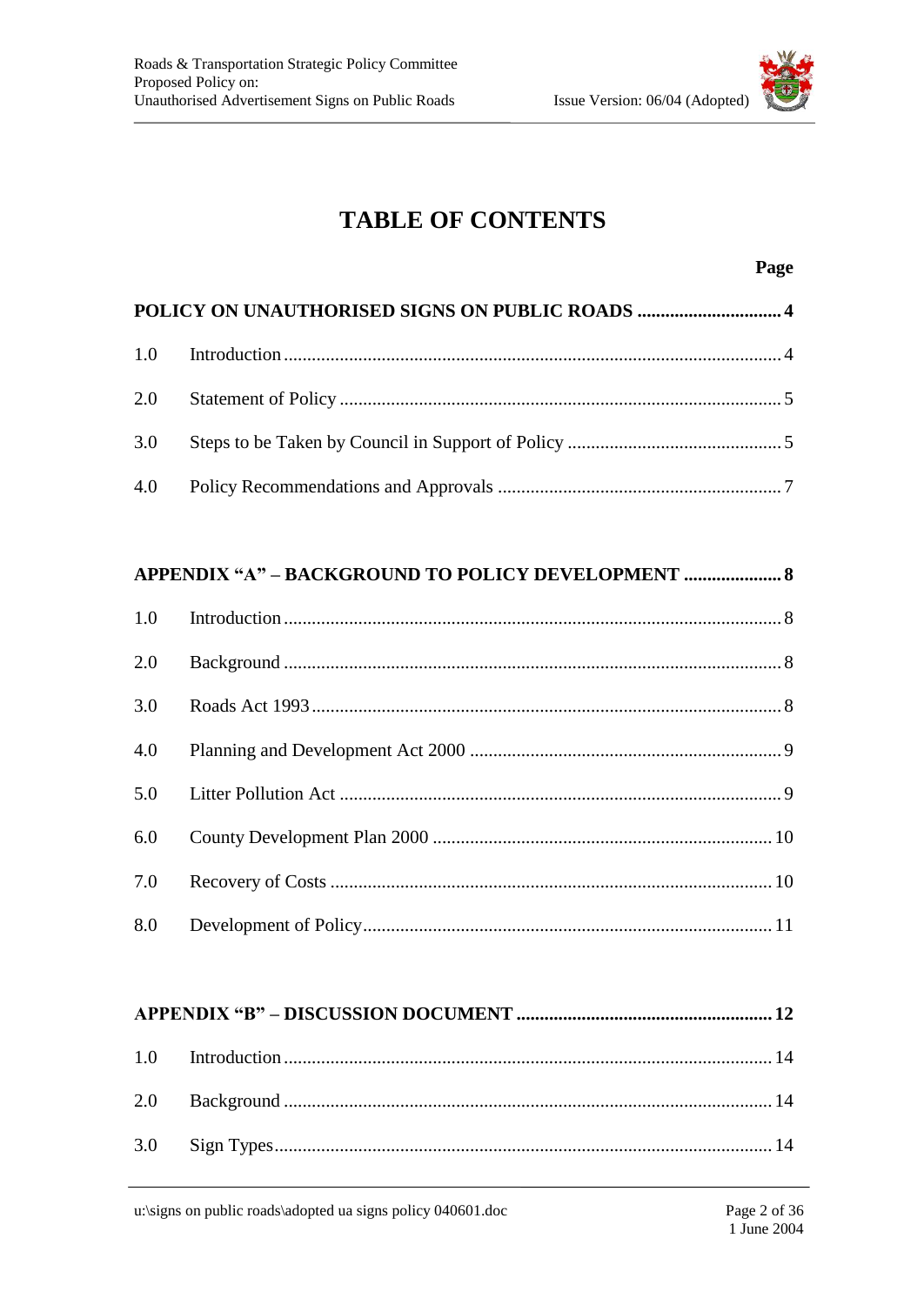| 8.0 |                                                            |  |
|-----|------------------------------------------------------------|--|
| 9.0 |                                                            |  |
|     |                                                            |  |
|     |                                                            |  |
|     | APPENDIX "E" - SECTION 254 OF PLANNING & DEVELOPMENT ACT27 |  |
|     |                                                            |  |
|     |                                                            |  |
|     |                                                            |  |
|     |                                                            |  |

5.0 Current Planning Requirements.......................................................................... 16 6.0 Draft Recommendations...................................................................................... 16 7.0 Conclusion .......................................................................................................... 17

4.0 Issues................................................................................................................... 15

#### **Page**

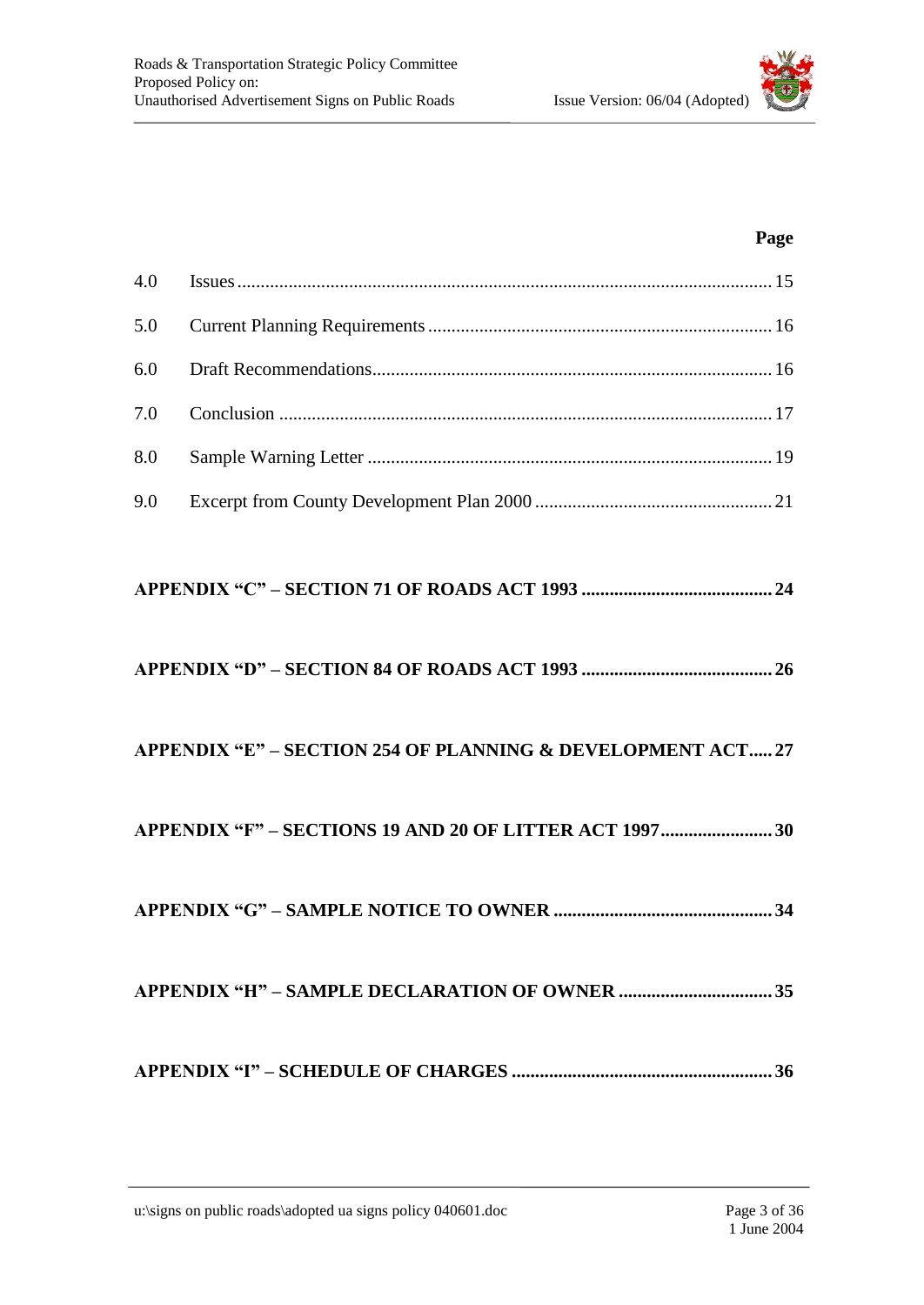

#### **POLICY ON UNAUTHORISED ADVERTISEMENT SIGNS ON PUBLIC ROADS**

#### **1.0 Introduction**

In accordance with the Roads Act 1993 and the Planning and Development Act 2000, advertisement signs along the public road require the approval of the County Council in the form of a licence or planning permission.

Unauthorised advertisement signs at various locations throughout the County, especially on the approach roads to the Towns and Villages are both unsightly and often hazardous to road users. In addition, these unauthorised signs clutter up both the roads and the footpaths and often hinder the reasonable use of the public road.

The following have responsibilities for dealing with unauthorised advertising signs on public roads:

- 1. Donegal County Council, Roads Section (under Roads Act)
- 2. Donegal County Council, Planning Section (under Planning and Development Act)
- 3. Donegal County Council, Environment Section (under Litter Act)
- 4. The Gardaí (under Roads Act)

This policy which is developed by the Roads & Transportation Strategic Policy Committee is intended to cover unauthorised advertising signs that are erected within the public road. Examples of some of the unauthorised signs include:

- 1. Small advertisement signs normally tied or nailed to existing signs or poles;
- 2. Finger post B & B signs normally erected along road verges;
- 3. Sandwich board advertisement signs normally erected on footpaths;
- 4. Large billboard type signs- normally erected along road verges;
- 5. Large signs mounted on trailers- normally erected along road verges;
- 6. Large signs mounted on vans- normally erected along road verges; and,
- 7. Vehicles being advertised for sale along the public road.

For the purposes of this policy, the public road is defined by the definition in the 1993 Roads Act and includes the areas covering:

- 1. the paved roadway including travelled way and shoulders;
- 2. any unpaved public roadways;
- 3. any median areas or islands;
- 4. any roundabout islands;
- 5. any adjacent road verges;
- 6. any adjacent roadway side slopes that are part of the public right of way; and,
- 7. any footpaths.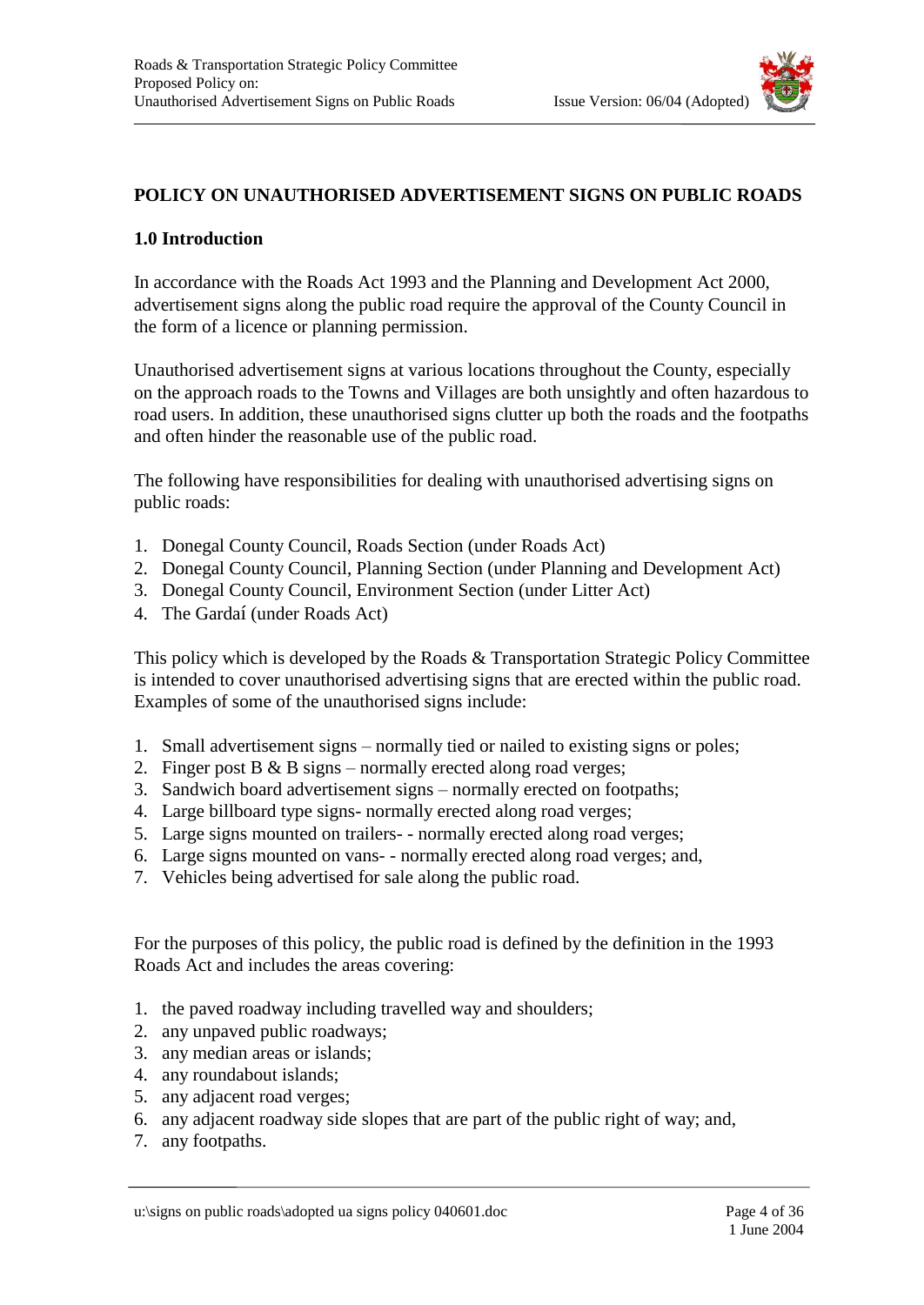

This policy also applies to public car parks.

This policy does not cover unauthorised signs on private property. Such signs on private property are a matter for the Planning Authority to deal with. This policy does not change any of the responsibilities of Donegal County Council under the Roads Act but is intended to strengthen the Council's ability to enforce it's responsibilities under the Act.

In addition, this policy does not change the responsibilities of Donegal County Council under the Planning and Development Act or the Litter Act, both of which give certain powers to the Council regarding unauthorised signs. This policy does not take away the prosecution rights of Donegal County Council.

By adopting this policy, the Members of Donegal County Council give it democratic endorsement.

It is important to note that the Gardaí also have powers under the Roads Act 1993 similar to the County Council and that this policy does not alter the Gardaí powers.

#### **2.0 Statement of Policy**

The Council will endeavor to ensure that the public road is kept clear of unauthorised advertisement signs in accordance with Section 71 of the Roads Act 1993.

#### **3.0 Steps to be Taken by Council to Support Policy**

The Council will take the following steps in an effort to help gain compliance with its Policy on Unauthorised Advertisement Signs:

- a) Council will place a once-off series of public advertisements on local radio and local newspapers within one month of adopting this new policy informing the general public of its intent to remove all unauthorised advertisment signs from public roads in the county starting on a stipulated date;
- b) After the initial once-off public advertisement campaign has been done, Council will remove without issuing any notices or warnings any future unauthorised signs from the public road;
- c) Council will remove and store or get some other person or body to remove and store any unauthorised signs for a period of one month after the date the owner has been notified or six weeks from the time it was removed, whichever is the longer;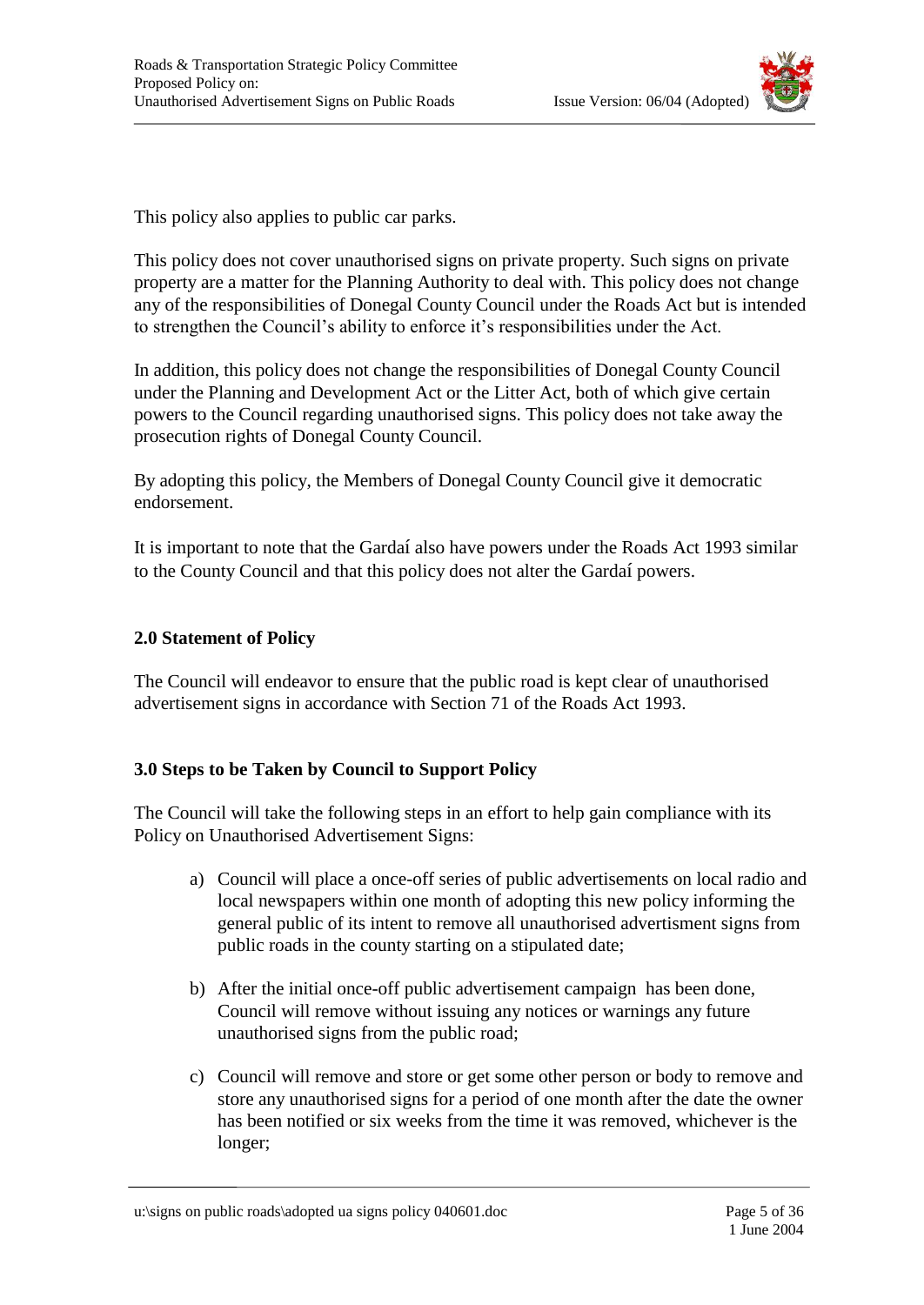

- 
- d) Council will notify the owner (where the owners name and address is reasonably identifiable) informing the owner that the sign has been removed and stored. This notice will give the whereabouts of the sign and require that it be claimed within one month of date of notice or else it will be disposed of. (A sample Notice To Owner is attached as Appendix "G";
- e) Council will require a person recovering a sign to make a written declaration stating that they are the owner of the sign or they are there on the authority of the owner. In addition, the Council will require the person recovering the sign to pay the cost of the removal and storage before being able to recover it. (A sample Declaration Form is attached as Appendix "H" and a Schedule of Charges is attached as Appendix "I"); and,
- f) Council will dispose of unclaimed signs, after the expiry of the stipulated timeframe in the Notice to Owner, in accordance with Section 84 of the Roads Act 1993. The Council will attempt to sell unclaimed signs for the best price reasonably obtainable and the Council will deduct its costs for the removal, storage and sale of the sign. Any balance of monies over and above the Council costs will be paid to the Owner of the sign. If in the Council's opinion, the unclaimed sign would cost more to sell than the sign is worth, then the Council will be free to do away with the unclaimed sign by another means and no money will be due to the Owner. In addition, if an unclaimed sign is offered for sale and nobody purchases the sign, the Council will be free to do away with the unclaimed sign by another means and no money will be due to the Owner.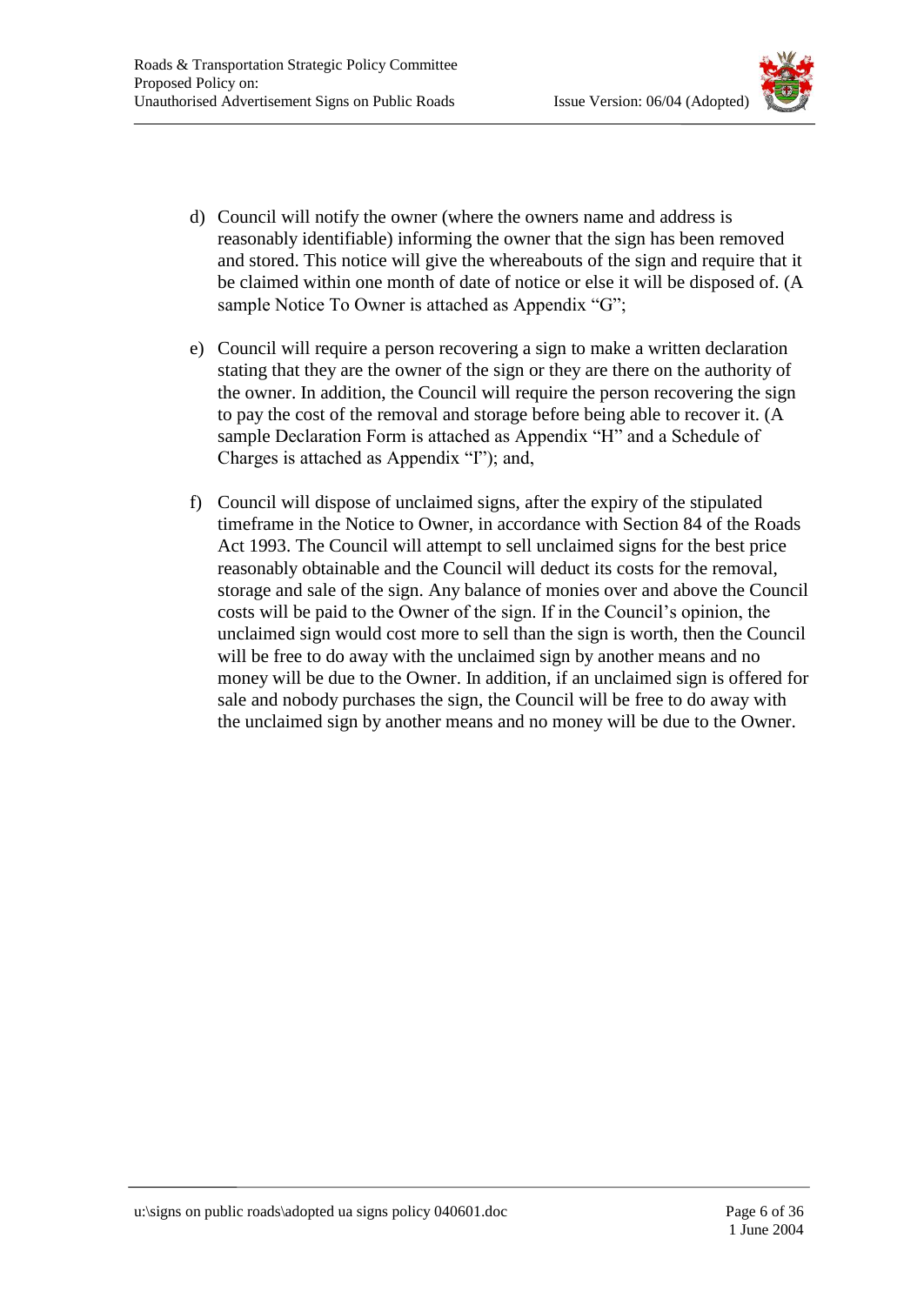

#### **4.0 Policy Recommendations and Approvals**

4.1 This Unauthorised Advertisement Signs Policy has been approved by the Roads & Transportation Strategic Policy Committee as a recommendation to be presented to the General Purposes Committee for approval on:

#### *29 January 2004*

*(Date that Roads SPC Approved the Policy Recommendation)*

4.2 This Unauthorised Advertisement Signs Policy has been approved by the General Purposes Committee as a recommendation to be presented to full council for adoption on:

#### *9 February 2004*

*(Date that GP Committee Approved the Policy Recommendation)*

4.3 This Unauthorised Advertisement Signs Policy has been adopted by the Full-Council by way of adopting the GP Meeting Minutes at the Council Meeting on:

#### *29 March 2004*

*(Date that Full-Council Adopted the Policy)*

4.4 The Meeting Minutes from the Meeting Adopting this Unauthorised Advertisement Signs Policy have been adopted by the Full-Council at the Council Meeting on:

*31 May 2004*

*(Date that Full-Council Adopted the Meeting Minutes which Adopted the Policy)*

Date Policy Adopted by Donegal County Council: 31st May 2004

Date Policy to Come into Operation: 1st June 2004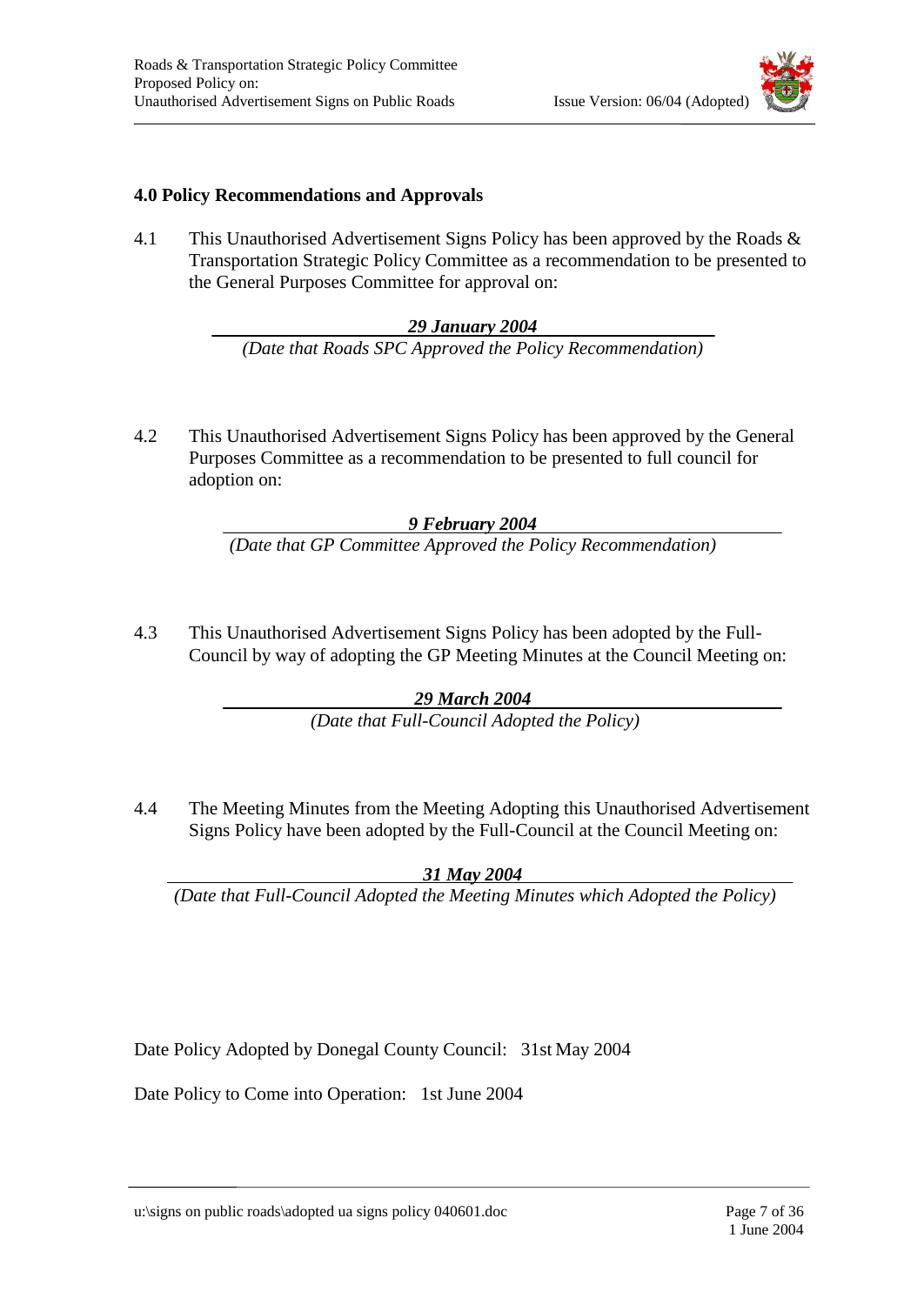

## **APPENDIX "A" BACKGROUND TO DEVELOPMENT OF POLICY**

#### **1.0 Introduction**

This section of the Policy on Unauthorised Advertisement Signs provides the supporting background to its development. It is compiled from the previous discussions on this issue with the Committee, past presentations to the Committee, extracts from the Roads Act 1993 and extracts from the Planning and Development Act 2000.

#### **2.0 Background**

Over the past year, the Roads and Transportation Strategic Policy Committee (SPC) ranked making a policy on Unauthorised Advertisement Signs high on the list of Roads issues.

At the Committee meeting on 28 March 2003, the issue was discussed in some detail. Attached as Appendix "B" is the discussion document that was prepared by Mr. Mark Sweeney, Executive Engineer for that SPC Meeting.

#### **3.0 Roads Act 1993**

Section 71 of the Roads Act 1993 prohibits unauthorised signs on the public roads and empowers road authorities and the Gardaí to remove them. Section 71 of the Act is included in this document as Appendix "C".

The Act makes it an offence to erect, place or retain an unauthorised sign on a public road. The only exceptions are where the sign is authorised by law. Examples of this include signs which are exempted development or has planning permission.

The Road Authority may prosecute offences under Section 71 of the Roads Act 1993 which has a maximum penalty of £1,000 ( $\epsilon$ 1,270) fine or six months imprisonment, or both. Both the person who erects the unauthorised sign and the person on whose behalf the unauthorised sign has been erected are guilty of an offence and may be prosecuted. In addition, a person who obstructs or impedes the Council in exercising its duties in removing unauthorised signs is also guilty of an offence.

The Act contains requirements on:

- 1. Removing unauthorised signs;
- 2. minimum duration of sign storage;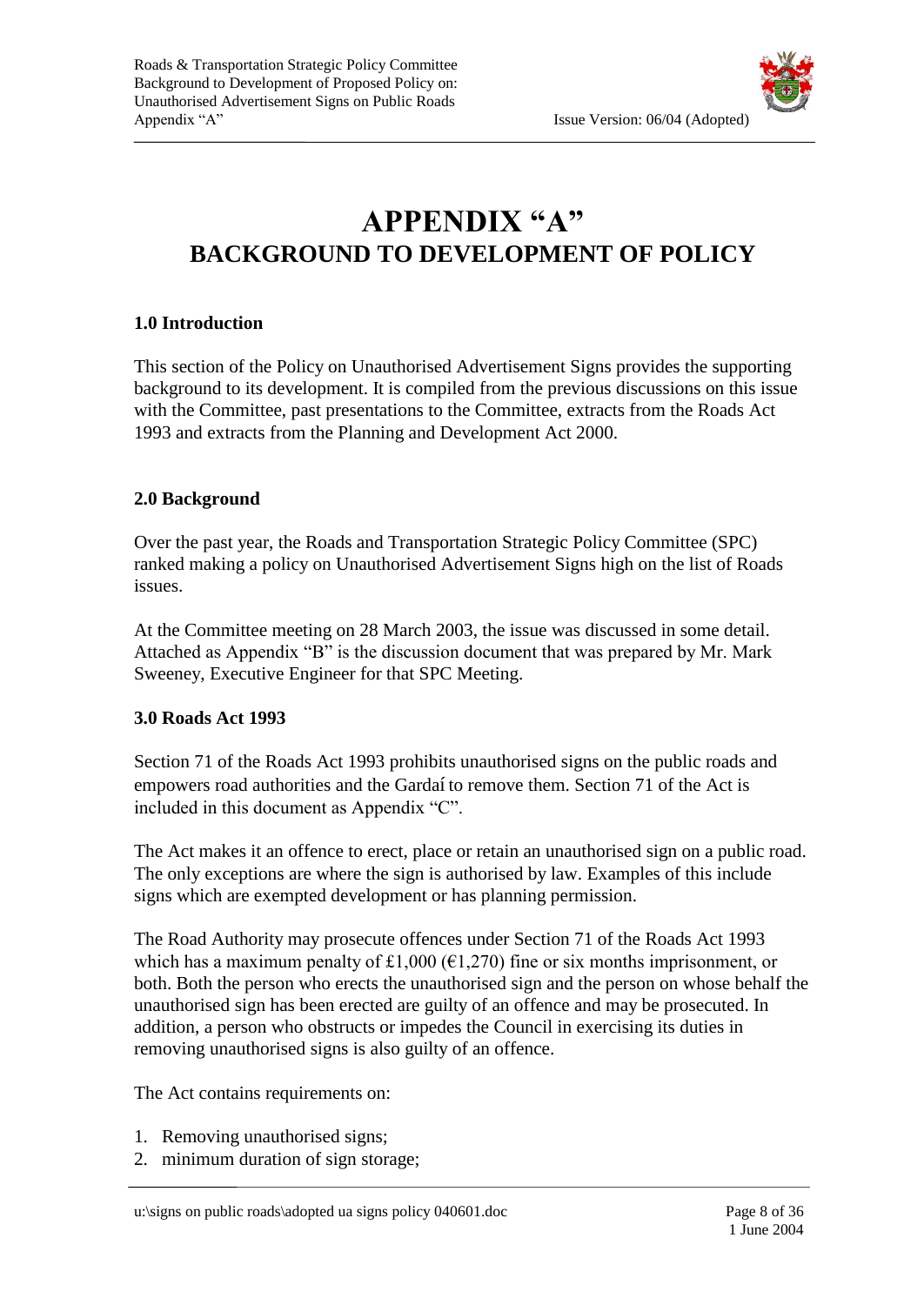

- 3. notices to be given to owner;
- 4. procedure for retrieving signs;
- 5. disposal of uncollected signs; and,
- 6. recovery of costs by Road Authority.

It is worth noting that Subsection 10 of Section 71 exempts posters or signs erected during elections or referenda from the provisions of Section 71. However, these posters, signs, etc. must be removed within seven days of the poll being taken. After seven days the provisions of Section 71 apply. This is similar to the provisions of the Litter Act.

Section 84 of the Roads Act 1993 provides for the Council selling unclaimed signs, apparatus, etc. which they removed from the public Road under the Roads Act. This Subsection ensures that the proceeds of the sale will be returned to the owner where the owner's whereabouts can be established. The Council is allowed to deduct any expenses incurred in removing, storing and arranging for the sale of the sign. Section 84 of the Act is included in this document as Appendix "D".

#### **4.0 Planning and Development Act 2000**

Section 254 of the Planning and Development Act 2000 states the provisions for Planning Authorities in the granting of licences for signs along public roads. Section 254 of the Act is included in this document as Appendix "E".

The Act sets out the process for applying for a licence for a sign, apparatus or other structure on a public road and the steps that the Planning Authority must take in making a decision on the matter.

#### **5.0 Litter Polution Act 1997**

The Litter Act Section prohibits unauthorised signs on the public roads and empowers the Council to remove them and to issue fines. Sections 19 and 20 of the Act are included in this document as Appendix "F". The Environment Section of Donegal County Council is responsible for the duties under the Litter Act and in this regard a number of fines have been issued for unauthorised signs. This policy that is developed through the Roads & Transportation Strategic Policy Committee is intended to compliment the work of the Environment Section and in no way should it weaken the efforts and responsibilities of the Environment Section.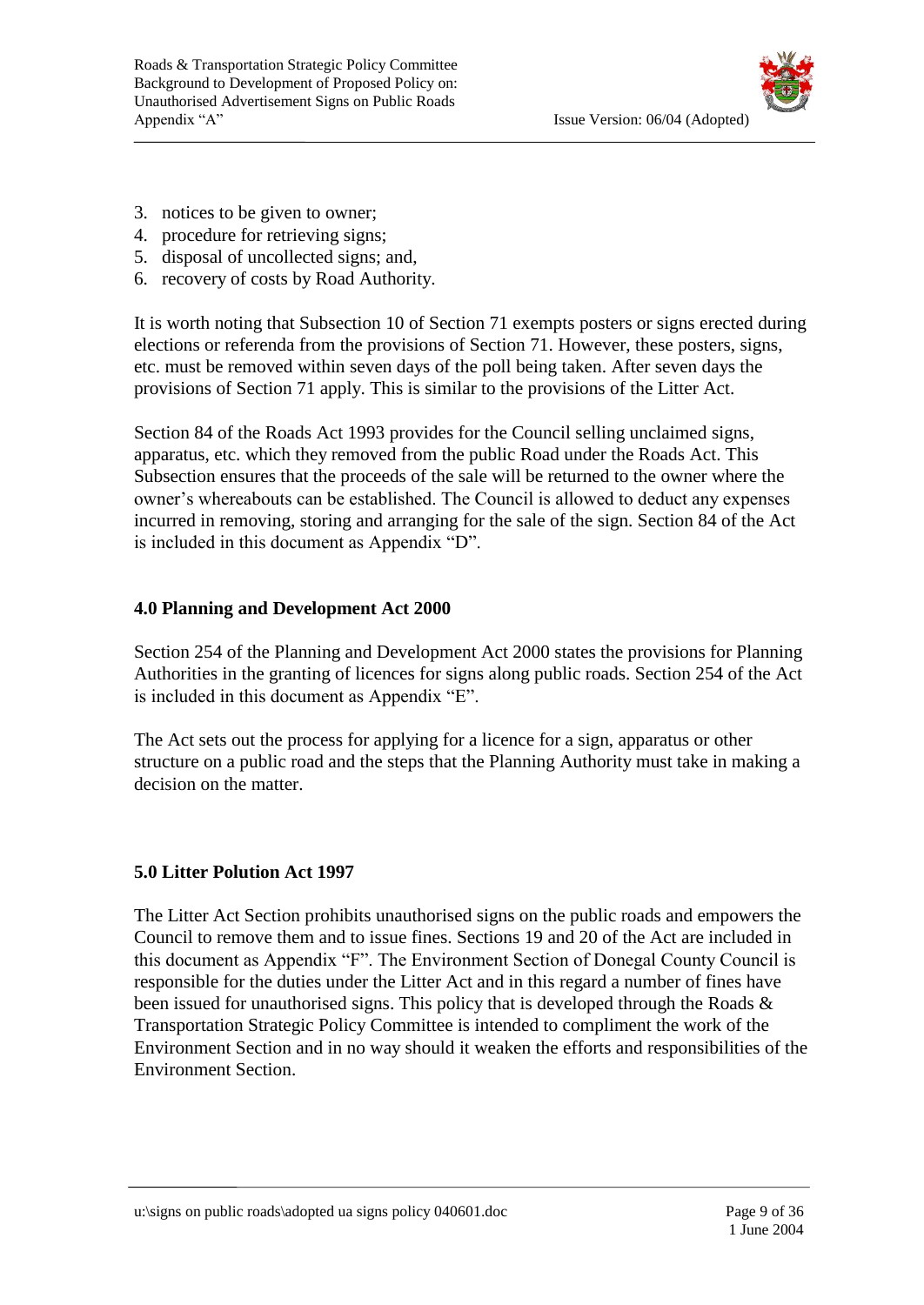

#### **6.0 County Development Plan 2000**

The current planning requirements for signage as set out in the Donegal County Development Plan 2000, Volume 2, Section 8, Supplementary Policy Guidelines and Technical Standards for Signage are attached as Attachment B in Appendix "B".

If the owner of an unauthorised sign wishes to apply for the consent of the Planning Authority, then they would also need to comply with the requirements of the County Development Plan.

#### **7.0 Recovery of Costs**

The Roads Act 1993 clearly provides for the recovery of the costs by the County Council from the sign owner for removing and storing unauthorised signs under Subsection (6) of Section 71 which states:

*"A sign, caravan, vehicle or other structure or thing removed and stored under this section shall be given to a person claiming it if, but only if, he makes a declaration in writing that he is the owner of the sign, caravan, vehicle or other structure or thing or is authorised by its owner to claim it and , at the discretion of the road authority or the (Garda) Commissioner, pays the amount of the expenditure reasonably incurred in removing and storing it."*

It is proposed that the County Council will consider the sign owner's personal circumstances before deciding to recover its costs. However, it is anticipated that in all but exceptional cases, the Council will seek recovery of its costs.

A Schedule of Charges is attached as Appendix "I". It has been developed on the basis that there will be a set charge for removing each type of sign plus a daily storage charge. It is proposed to use these set charges instead of logging and tracking the actual specific costs for each sign. This will simplify the administration and reduce the time, resources and cost of implementing this policy. It is proposed that these charges will increase by 5% each year starting on the first day of January unless otherwise decided by the Council.

In special circumstances where a particular sign does not fit any of the categories on the Schedule of Charges or where the actual costs incurred in removing and storing the sign are significantly more than the charge listed, the Council may charge the actual cost involved. In such a case, the Council will provide the necessary backup supporting the actual charge.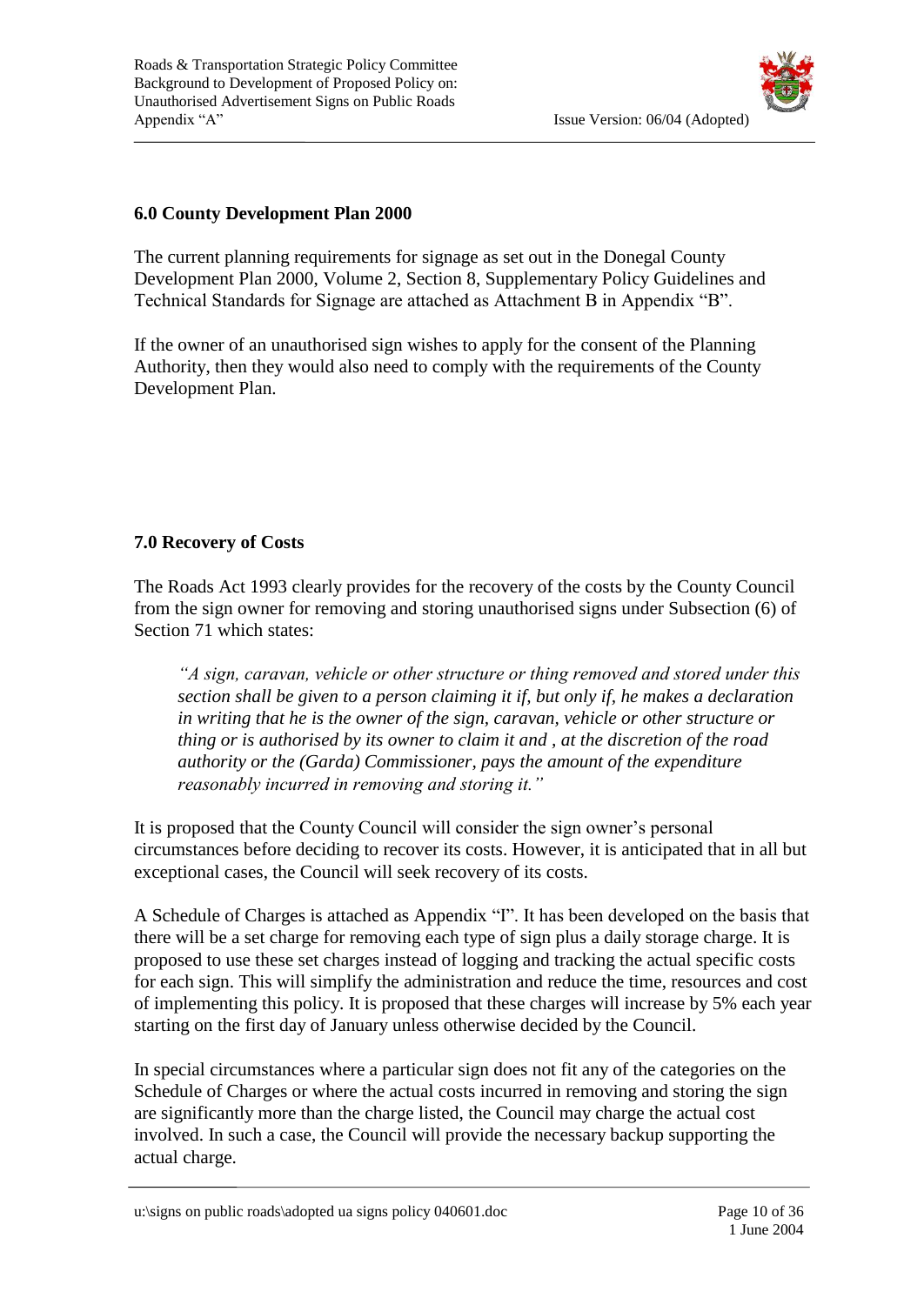If the sign is unclaimed after the expiry of the timeframe stipulated in the Notice to Owner, the Council will dispose of the sign in accordance with Section 84 of the Roads Act 1993 and the council will deduct any expenses incurred in removing, storing and arranging for the sale of the sign, where possible.

#### **8.0 Development of Policy**

The County Council recognise that there has been a proliferation of advertisement signs along many of the roads approaching our towns and villages. Many of these signs are both unsightly and often hazardous to road users. In addition, these unauthorised signs clutter up both the roads and the footpaths and often hinder the reasonable use of the public road.

It is also recognised that many businesses in the county use the signs as a means of advertising. While the County Council does not want to portray an anti-business message, it does recognise that it has obligations as both the Roads Authority and the Planning Authority for the county. The Council believes that it is possible to achieve a balance between the needs of the general public who use the public roads and the businesses who wish to advertise and that it is possible for the Council to fulfill its obligations under the Roads Act.

In order to be fair and reasonable to owners of unauthorised signs, with the introduction of this new policy, it is proposed that:

- 1. An extensive advertisement campaign be launched with the introduction of this policy to inform owners of the Council's intent to remove unauthorised signs; and,
- 2. A two-month grace period be given from the start of the advertisement period until the Council begins removing unauthorised signs. This should allow owners adequate time to remove their own signs and possibly store them until they obtain planning permission – perhaps at a different location. However, if an unauthorised sign is creating a hazard as determined by the Council, then the Council will remove the hazardous sign immediately.

It is believed that the new policy should be consistent with the Roads Act, the Planning and Development Act and the County Development Plan and that the formulation of the policy by the SPC Committee and subsequent adoption by full-council should serve to strengthen the efforts of the Council in dealing with unauthorised signs in a fair and reasonable manner throughout the county.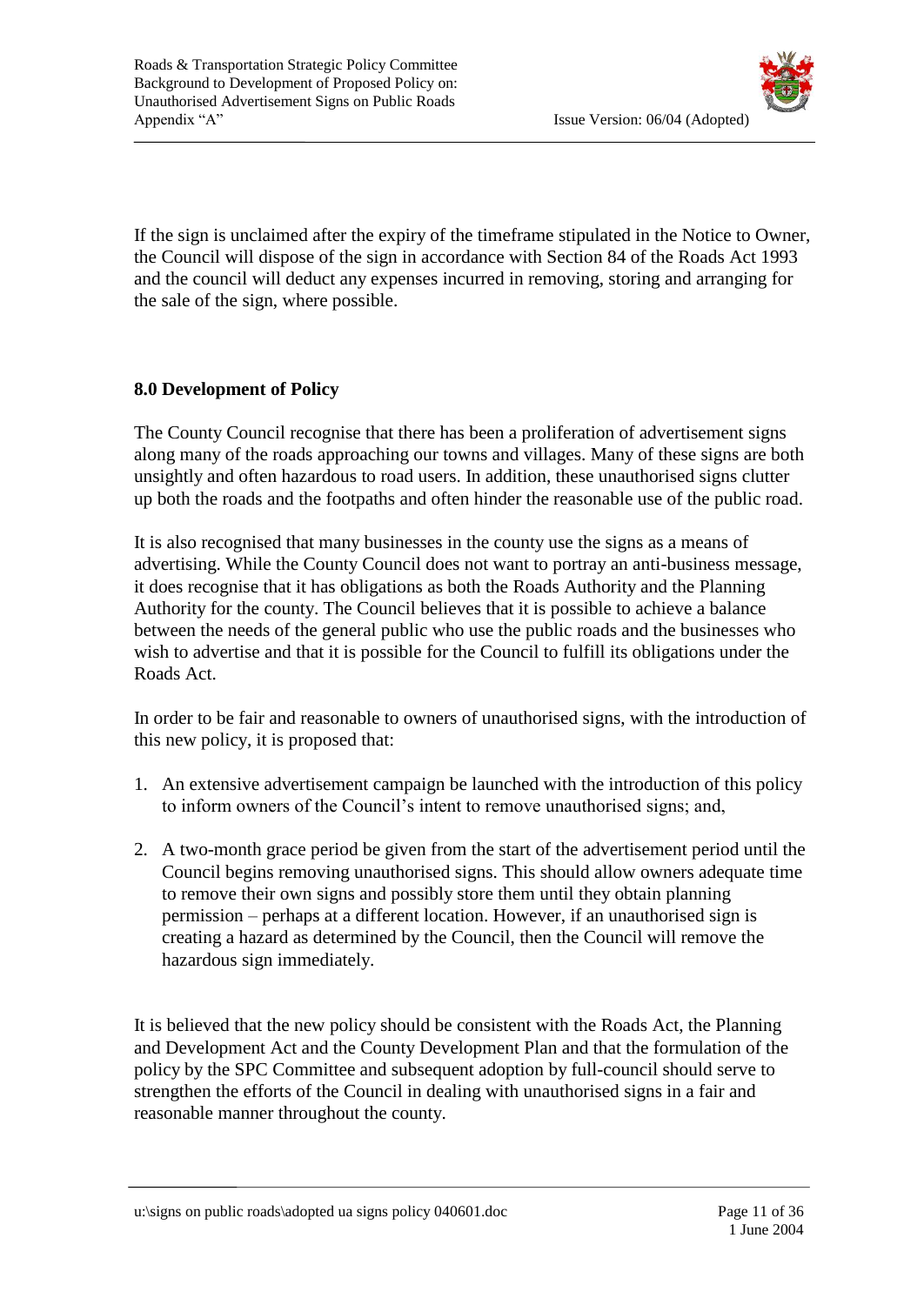

### **APPENDIX "B" DISCUSSION DOCUMENT**

### UNAUTHORISED ADVERTISMENT SIGNS

### STRATEGIC POLICY COMMITTEE MEETING

## FRIDAY 28TH MARCH 2003



Prepared by: Mr. Mark Sweeney Executive Engineer Donegal Electoral Area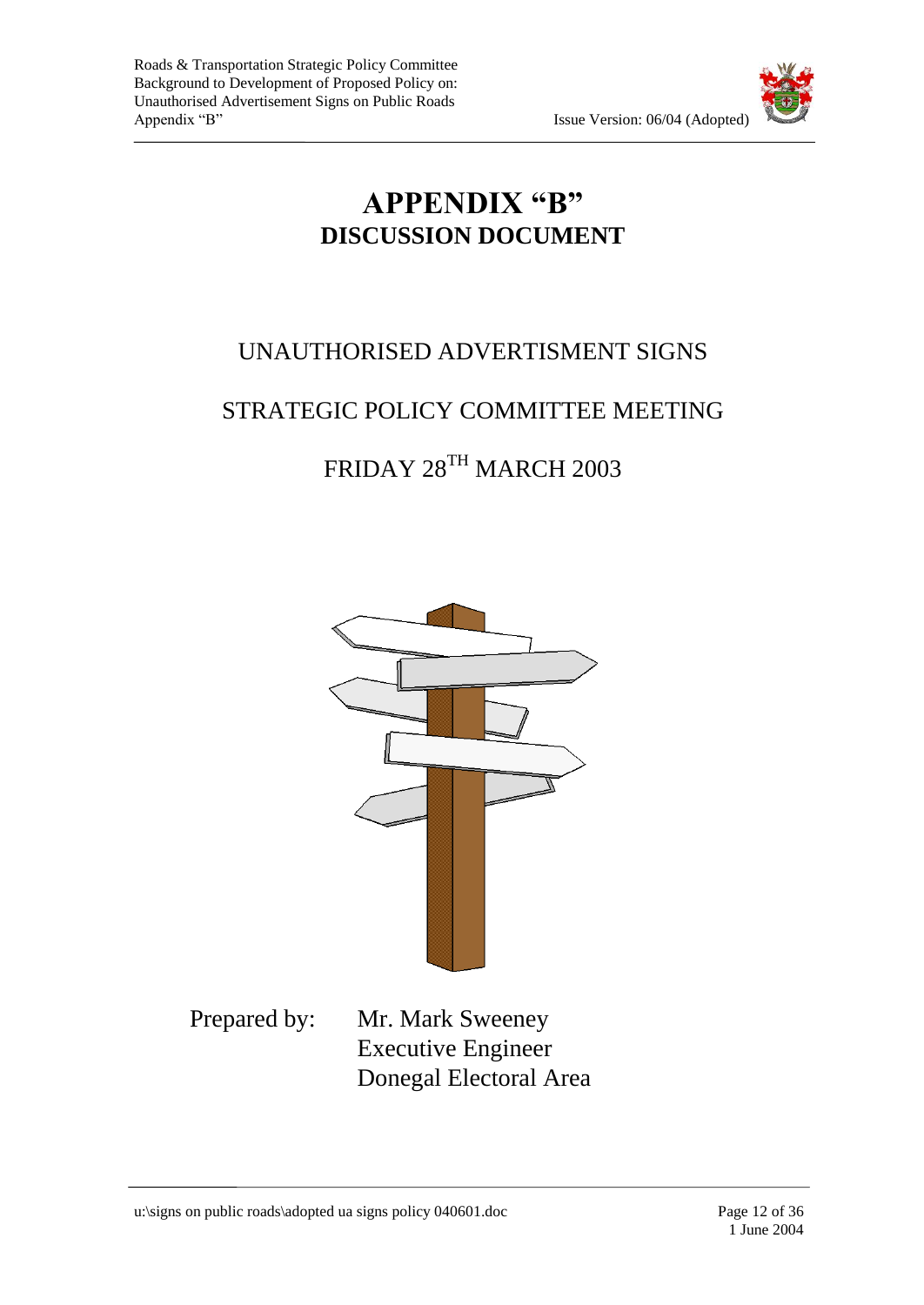

## CONTENTS:

| 1.0 |  |
|-----|--|
| 2.0 |  |
| 3.0 |  |
| 4.0 |  |
| 5.0 |  |
| 6.0 |  |
| 7.0 |  |
| 8.0 |  |
| 9.0 |  |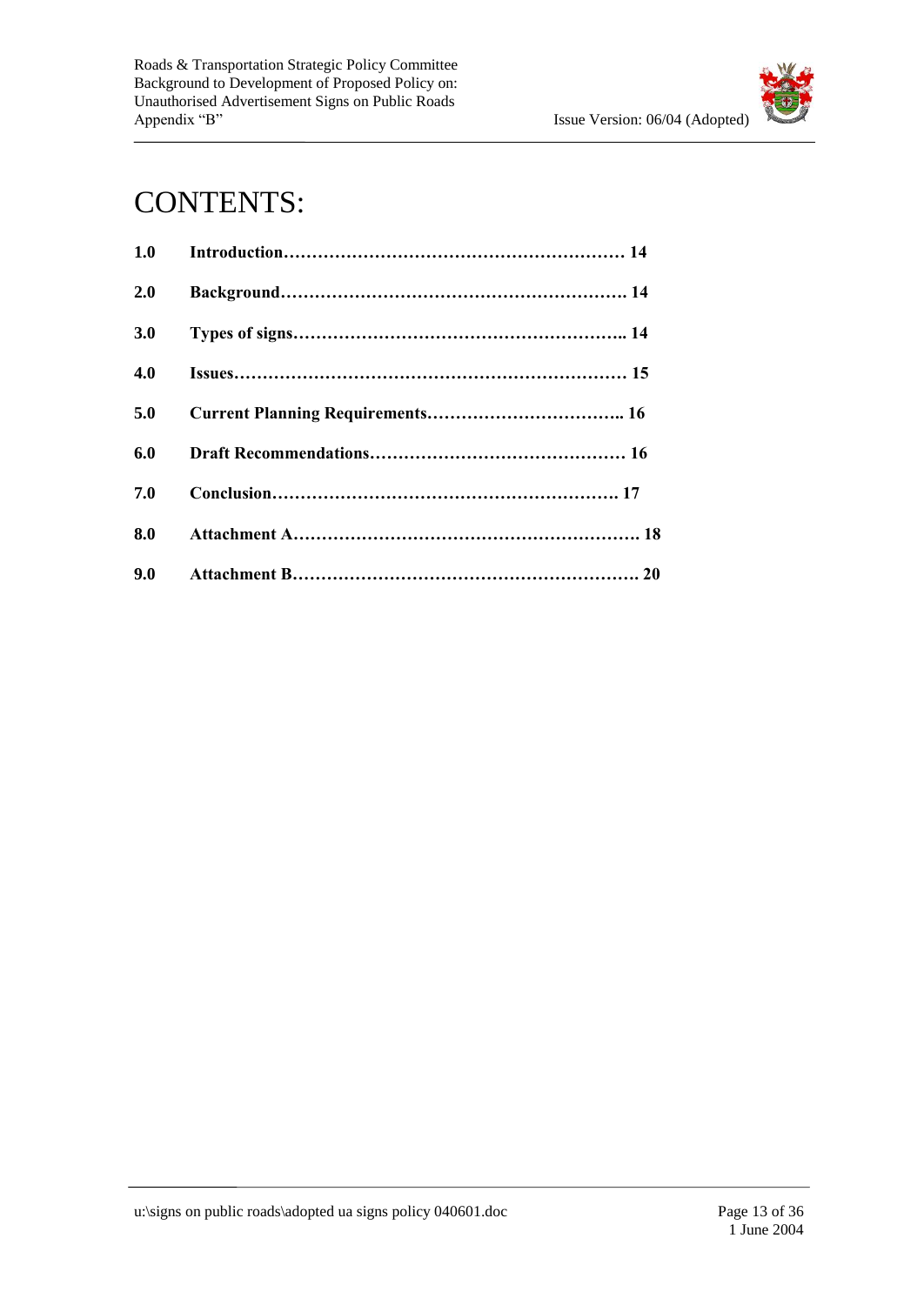



### **1.0 INTRODUCTION**

The volume of unauthorised advertisement signs in the County seems to have increased over the past few years with complete disregard to the guidelines set out in the County Donegal Development Plan 2000.The signs range from small B & B signs to the larger advertisement signs for a product, a company or an event. These signs are being erected by the public at various locations throughout the County, especially on the approach roads to the Towns and Villages.

We ask that through the Strategic Policy Committee that a Council policy be established on a countywide basis to deal with these unauthorised signs.

### **2.0 BACKGROUND**

These signs while being both unsightly and sometimes hazardous to road users clutter up both the approach roads to the Towns and Villages and the footpaths within them. In the past when signs that are erected on public property are identified as being unauthorised the Area Roads Offices have proceeded to remove them. The normal practice is to contact the sign owner directly or by way of a letter and ask them to remove it by a certain date or else it would be removed by Donegal County Council. (See Attachment - A for sample letter to sign owner).

We have found that in the past that this method leads to a number of issues from both parties concerned, namely Donegal County Council and the sign owner. The following sections outline the issues that we wish to discuss with the hope that a firm Policy can be established from same.

### **3.0 SIGN TYPES**

There are various types of signs currently being erected on both private and public property. It is a matter for the Planning Office to deal with unauthorised signs erected on private property but any unauthorised signs erected on public property have to be dealt with by the Area Roads Offices. The types of signs that we have encountered to date are as follows;

Small advertisement signs – normally tied or nailed to existing signs. Finger post  $B \& B \text{ signs}$  – normally erected along road verges. Sandwich board advertisement signs – normally erected on footpaths. Large billboard type signs- normally erected along road verges. Large signs mounted on trailers- - normally erected along road verges. Large signs mounted on vans- - normally erected along road verges.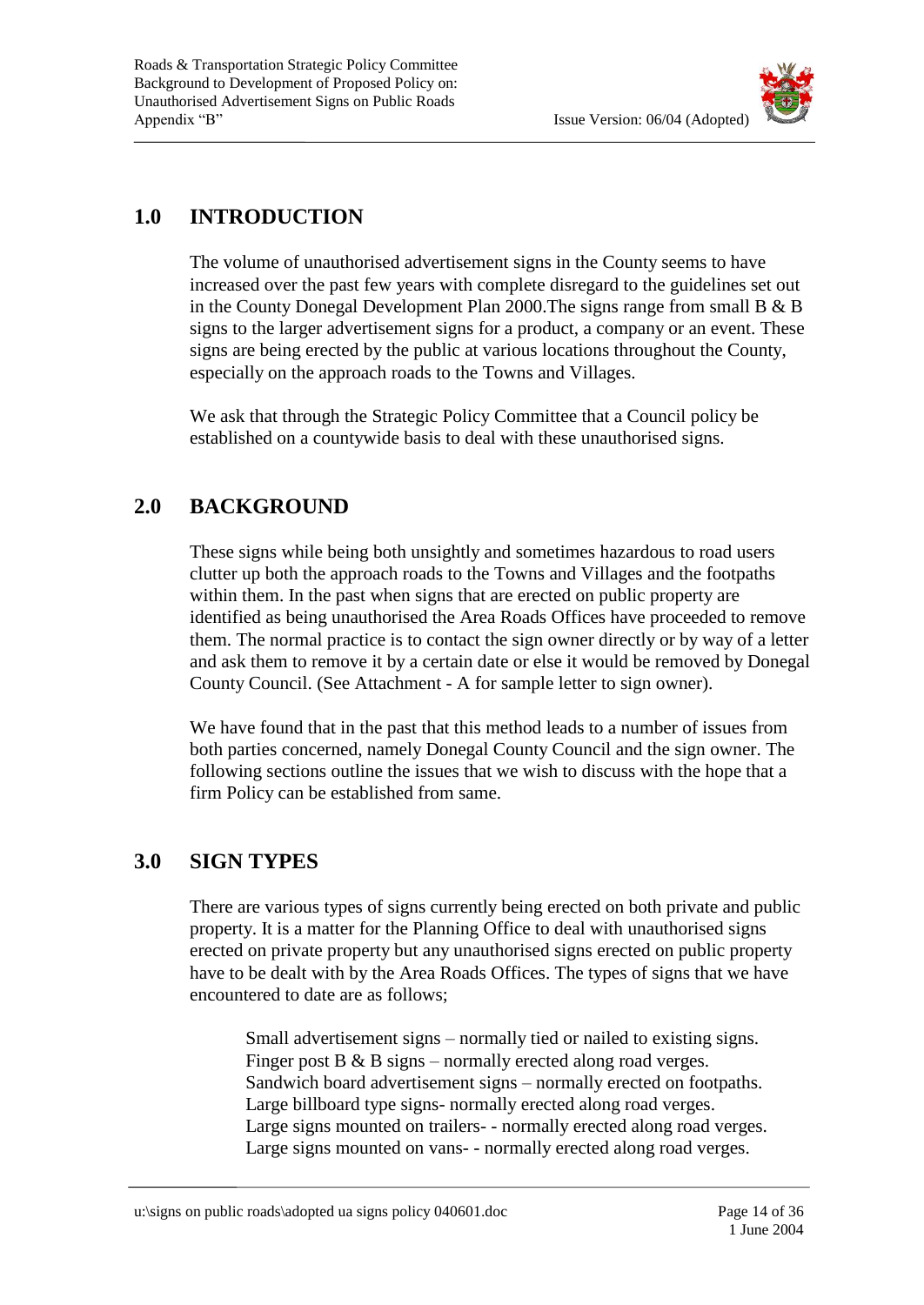

### **4.0 ISSUES**

#### **4.1 DONEGAL COUNTY COUNCIL ISSUES**

When a sign that is erected on public property has been identified as unauthorised and the Area Roads Office proceed to remove it, the following are a list of issues that have arisen in the past regarding same;

- 4.1.1 The cost and time involved in informing the sign owner of your intention to remove it because it is an unauthorised sign.
- 4.1.2 The size of the sign and the necessary time and equipment required for removal of it to the council stores.
- 4.1.3 The labour and plant costs involved in removing the signs.
- 4.1.4 The amount of available space in council stores for the storage of these signs.
- 4.1.5 The length of time that the signs should be stored for so they can be reclaimed.
- 4.1.6 The labour, plant and disposal costs involved in breaking up the signs that have not been reclaimed and removal to a dumpsite.
- 4.1.7 The lack of available funds in our maintenance budgets to cover the cost of the works involved.
- 4.1.8 The collection of money paid to Donegal County Council by sign owners who reclaim their signs.
- 4.1.9 The redistribution of these funds back into the areas that the funds were collected in so as to offset the costs charged to the area's maintenance budget.
- 4.1.10 The time involved in contacting the sign owner. If the sign is advertising a sale for the very next day, by the time you contact the sign owner and allow him 24 hours to remove the signs the sale could be over.
- 4.1.11 Are there any circumstances when the erection of advertising signs should be allowed. For example if a sign is advertising a special event such as the Special Olympics or a festival that will help promote tourism in an area, should we be removing the signs?
- 4.1.12 Is the council liable for any damage that may occur to signs during their removal or storage.
- 4.1.13 The litter problems that the small advertisement signs which are not being removed are causing.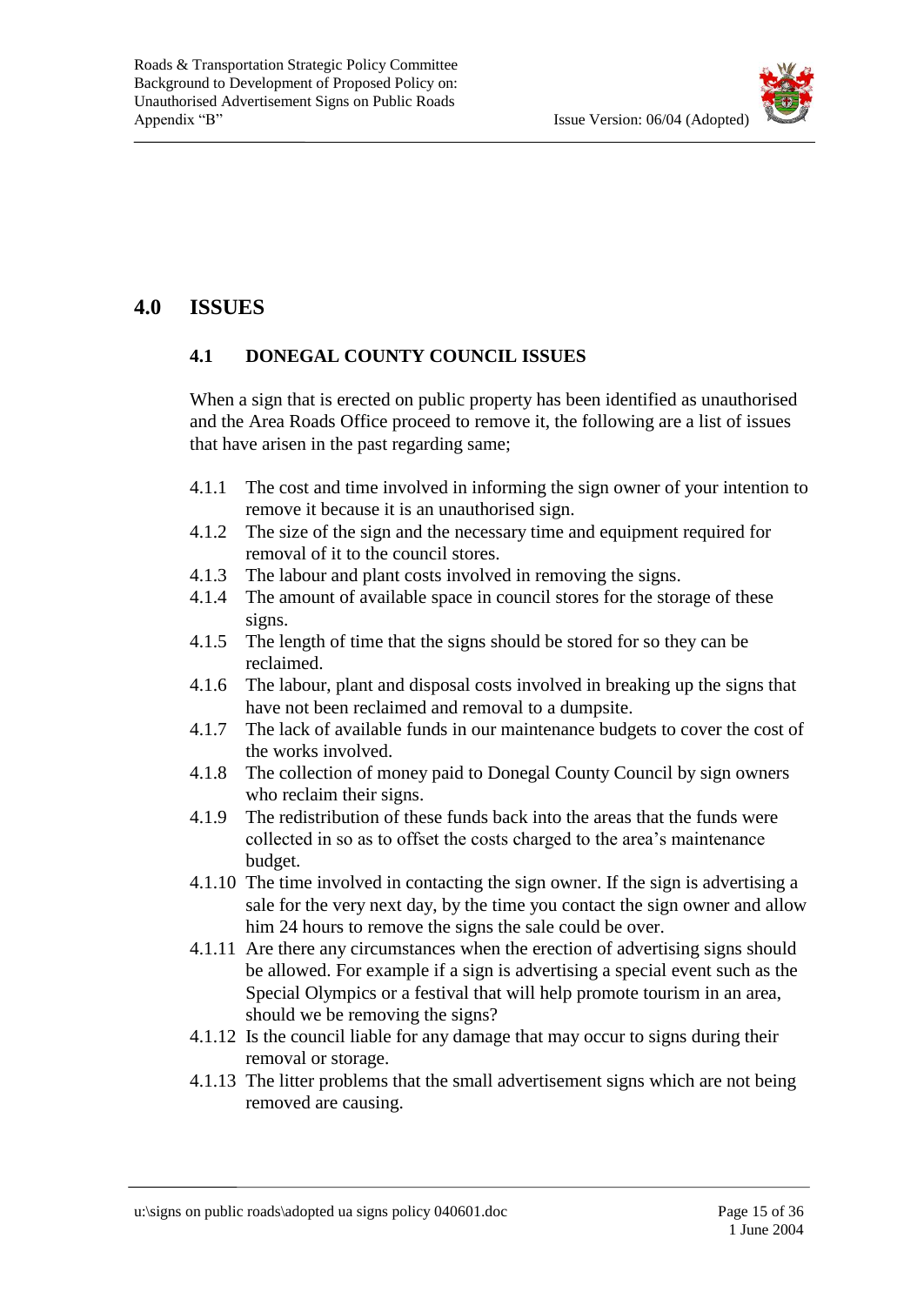

The above-mentioned issues outline the need for a specific council policy for the removal of unauthorised signs.

#### **4.2 SIGN OWNERS ISSUES**

We have found in the past that when unauthorised signs have been removed the sign owner usually will contact the council office with the following issues;

- 4.2.1 If a B & B sign is removed the owner generally complains about the poor tourism season to date.
- 4.2.2 They claim that the only way of securing passing trade is by individually advertising their B & B along the roads or on footpaths outside their dwellings.
- 4.2.3 The sign owner generally expresses a reluctance to pay to reclaim their signs from council stores.
- 4.2.4 If any signs are damaged during their removal the sign owner could look for compensation.
- 4.2.5 They claim that they were unaware that planning permission was required for the erection of such signage.

### **5.0 CURRENT PLANNING REQUIREMENTS**

The current planning requirements for signage is as set out in the Donegal County Development Plan 2000, Volume 2, Section 8, Supplementary Policy Guidelines and Technical Standards for Signage. See Attachment B for details.

### **6.0 DRAFT RECOMMENDATIONS**

We would like the committee to consider the following draft recommendations as a means to deal with the issue relating to unauthorised signs.

- 6.1 The council to undertake an advertisement campaign to inform the public of the current planning requirements relating to signs. The public should also be made aware of the council's policy regarding unauthorised signs.
- 6.2 Agreement of a suitable fee to be charged to the sign owner who wishes to reclaim their sign. The fee should relate to the size and type of sign that was collected and stored.
- 6.3 Agreement as to how long the signs should be stored for before disposal.
- 6.4 Specific funding to be made available for the policing of this issue.
- 6.5 Agree on what type of promotional signs (if any) are allowed to be erected on the approach roads to Towns and Villages.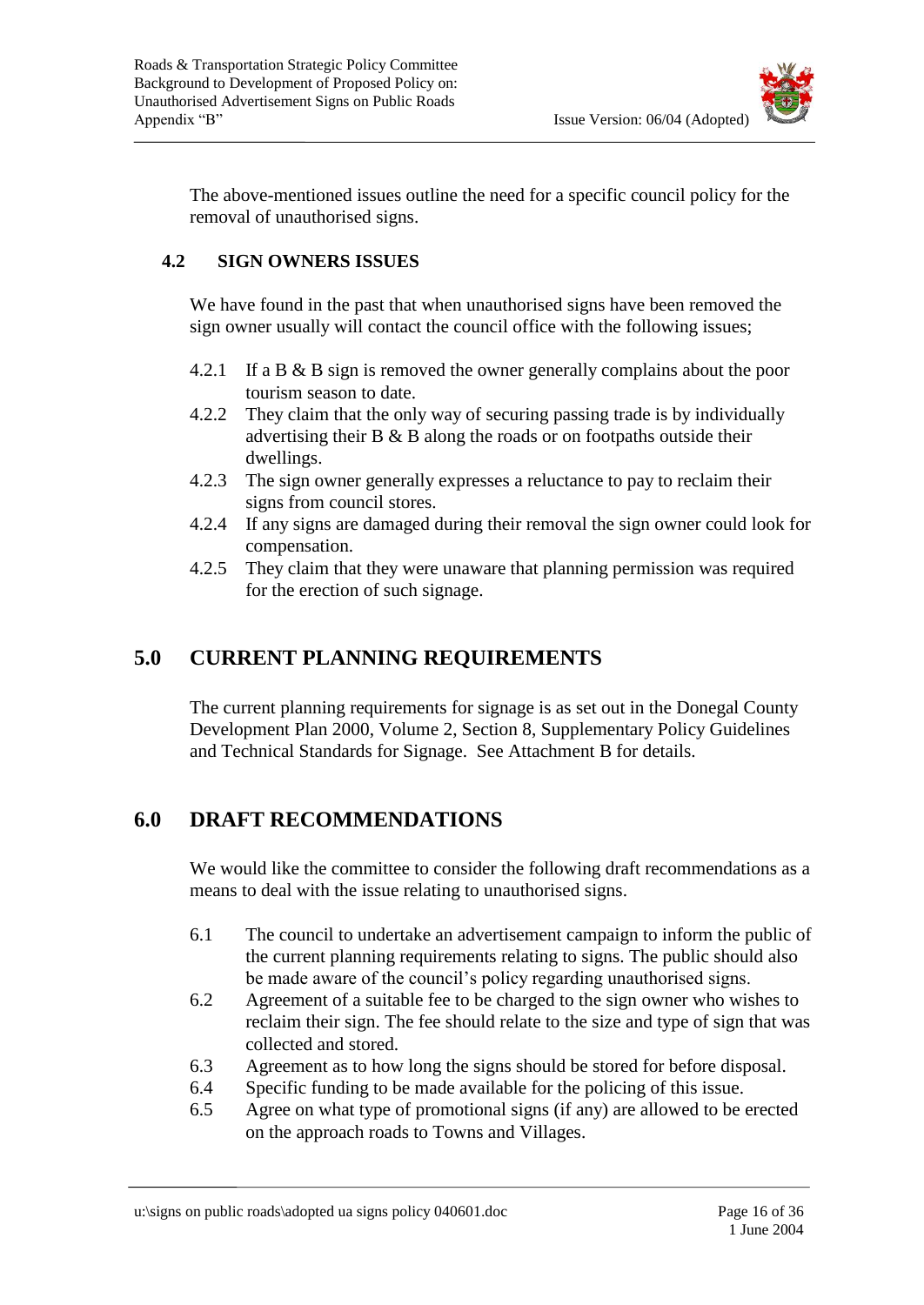

- 6.6 Agreement on whether or not the sign owner should be contacted or not prior to removal of same. Consideration should be given to the type of unauthorised sign in question.
- 6.7 Agreement as to how the council is to deal with any damage claims to unauthorised signs as a result of their removal and storage by the council. (Perhaps the council's solicitors could advise us on this issue).

### **7.0 CONCLUSION**

To conclude, we feel that if a countywide policy can be agreed as to how the issue regarding unauthorised signs is to be dealt with, then the existing unsightly and sometimes hazardous situations on the roadside verges can be overcome.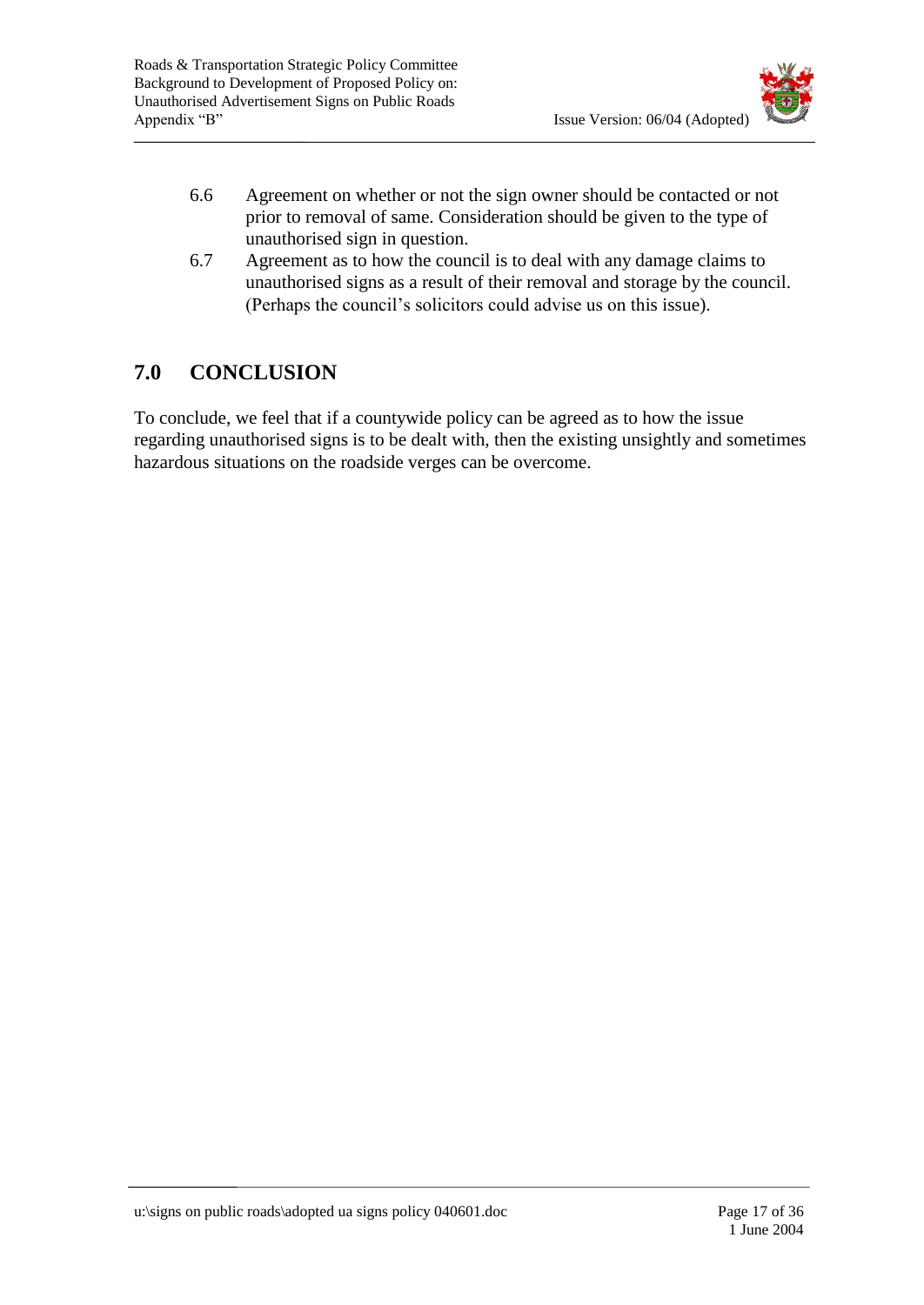

## 8.0 ATTACHMENT A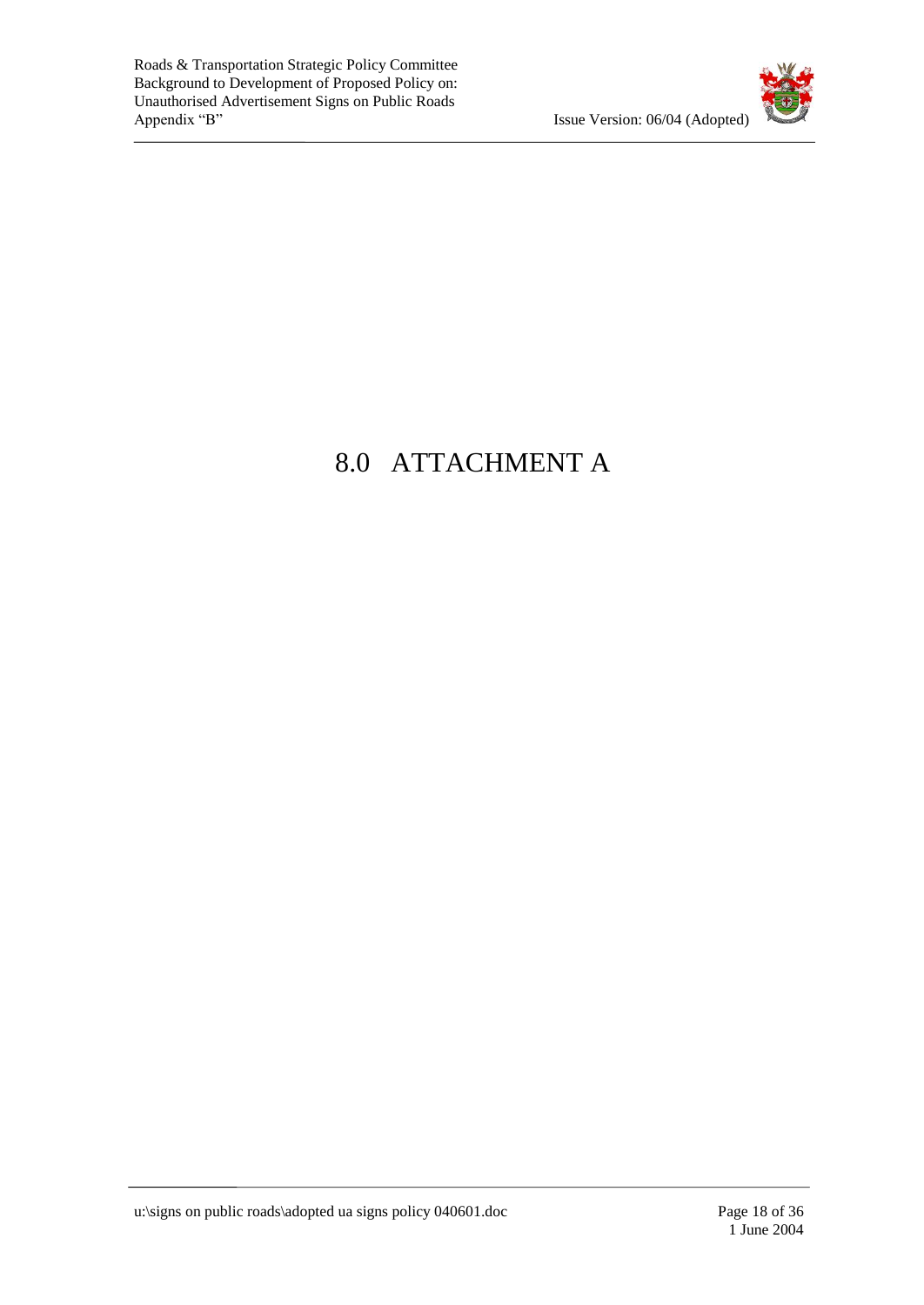

### **Sample Warning Letter (Only to be used when considered necessary)**

 $Mr\Ms\Mrs$ 

\_\_\_\_\_\_\_\_\_\_\_\_\_\_\_\_\_\_\_\_\_\_\_\_\_\_

\_\_\_\_\_\_\_\_\_\_\_\_\_\_\_\_\_\_\_\_\_\_\_\_\_\_

Date:

Ref: \_\_\_\_\_\_\_\_\_\_\_\_\_\_\_\_\_\_\_\_\_\_

### Re: Removal of Unauthorised Advertisement Sign.

Dear Sir\Madam

I am writing to you regarding the placement of a mobile advertisement sign at \_\_\_\_\_\_\_\_\_\_\_\_\_\_\_\_, on the footpath along the \_\_\_\_\_\_\_\_\_\_\_ Road (\_\_\_\_\_). The placement of any such structure/advertising sign requires Planning Permission. This sign must be removed immediately. Should this sign still be in place by \_\_\_\_\_\_\_\_\_\_\_\_\_, it will be removed by the Council and taken to the Council Depot at

The mobile sign will not be released until such time as the cost of removing same is reimbursed to Donegal County Council. The cost of removal of any such signage is  $\epsilon$  Signage will be stored in the Council depot for a period of weeks after which the sign will be disposed off.

Should the mobile sign or any other signage be erected at a later date in the same location or any other location along lands under Council control, the signage will be removed by the Council without warning and you will be held liable for all costs involved.

I trust the above matter will be dealt with immediately. Should you have any queries on the above matter you can contact me at  $(\_\_)$   $\_\_$ .

Yours faithfully

\_\_\_\_\_\_\_\_\_\_\_\_\_\_\_\_\_\_\_\_\_\_\_\_\_\_

\_\_\_\_\_\_\_\_\_\_\_\_\_\_\_\_\_\_\_\_\_\_\_\_\_\_\_\_\_\_\_

u:\signs on public roads\adopted ua signs policy 040601.doc Page 19 of 36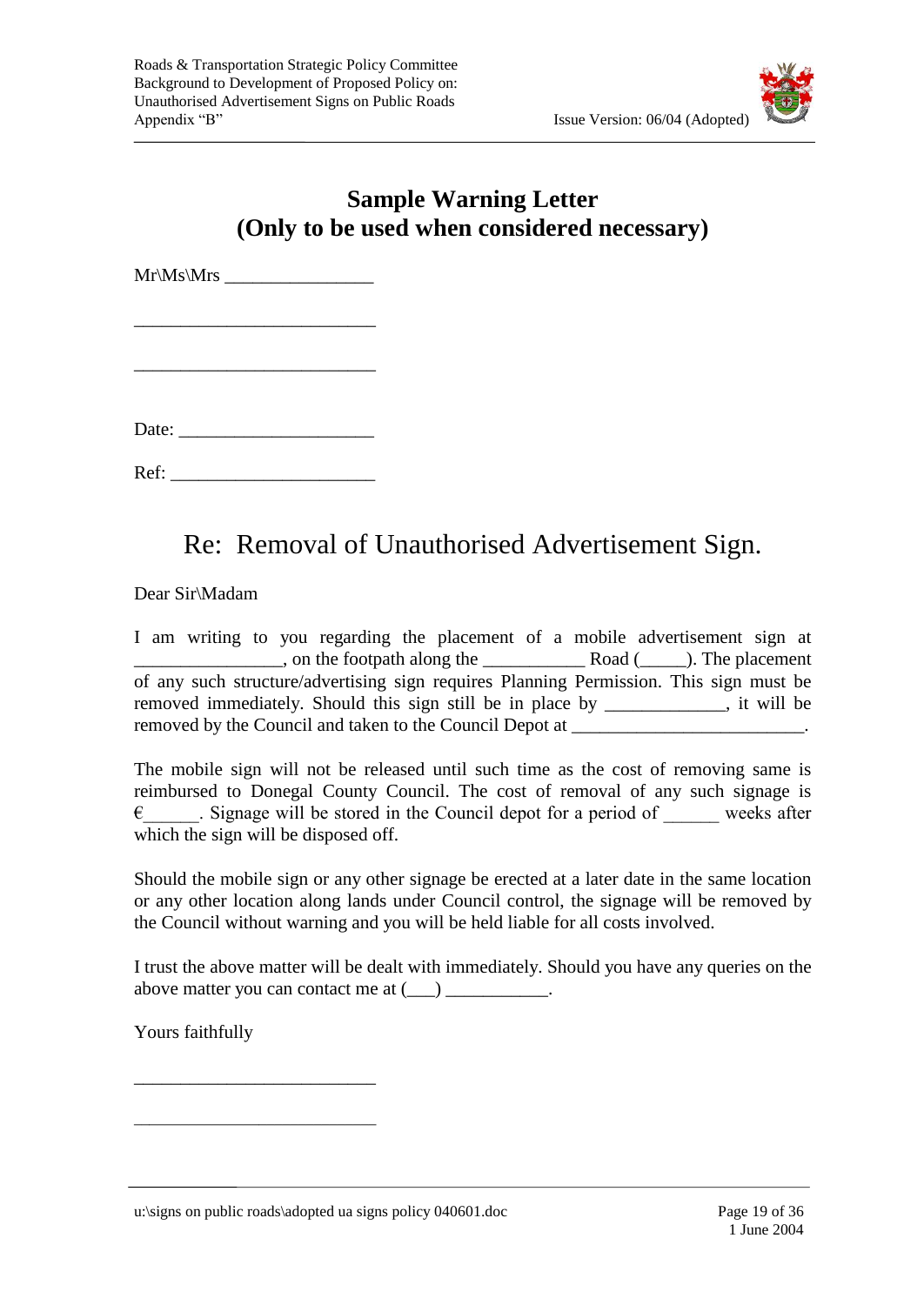

## 9.0 ATTACHMENT B

u:\signs on public roads\adopted ua signs policy 040601.doc Page 20 of 36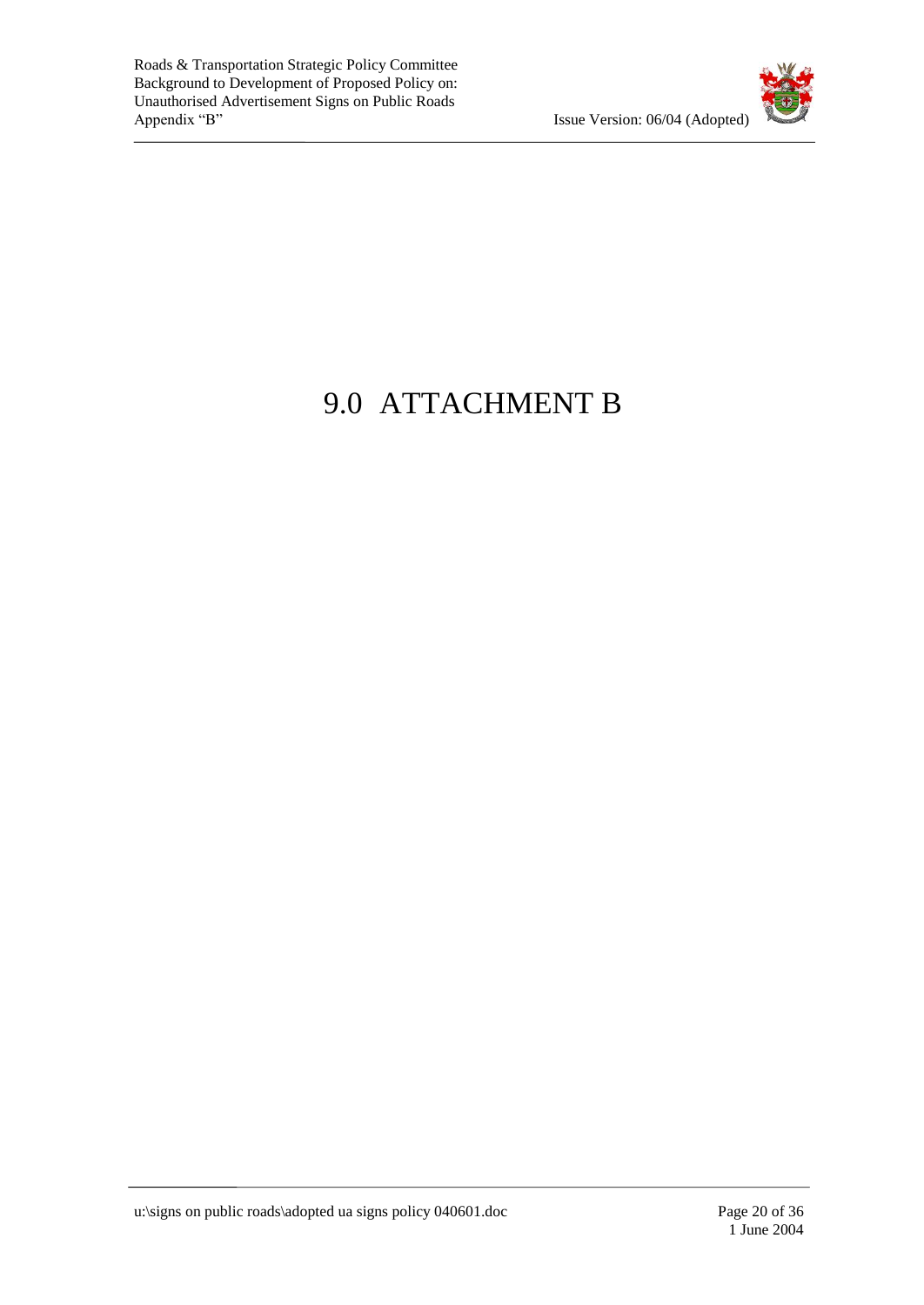### **EXCERPT FROM COUNTY DEVELOPMENT PLAN 2000**

8.0 Supplementary Policy Guidelines and Technical Standards **No. 8:- Signage**

### **Goal**

**A clear uncluttered signage system which efficiently effectively and safely guides road users and welcomes and informs visitors and local residents.**

## **Objectives**

- **Priority to a clear, effective and safe directional signage system for road users and for access to public facilities and other attractions.**
- **Provision of welcome, information and interpretative signage and associated facilities.**
- **Development of more distinctive signage throughout the county and use of signage to make the Irish language and cultural heritage more visible in the landscape.**
- **Avoidance of cluttered approach roads.**

## **Policy, Proposals and Programmes**

**The signage policy framework covers both public and privately erected signs, in the following categories**

- **Directional**
- **Welcome/information/interpretative**
- **Advertising**

**All policies are based on the following general principles**

- **Use of colour coding and symbols to provide quick and easy recognition.**
- **In Gaeltacht Areas the statutory requirements for use of Irish and English will be followed, and the signage recommendations of the Baile Beo policy will be implemented.**
- **Signage should respect the architectural environment of National Monuments, important structures areas of civic amenity, and the natural environment of views and prospects of special amenity value and interest.**

### **Signage Policy No. 1:- Directional Signage**

**No.1A General Purposes Directional Signage**

**This category relates to signage guiding road users in general and includes traffic signage, scenic/tourist drives and street/place names.**

**The road signage model developed under the Inishowen Pilot Scheme will be implemented throughout the county over a five year period.**

**An integrated network of scenic drives, incorporating existing and additional**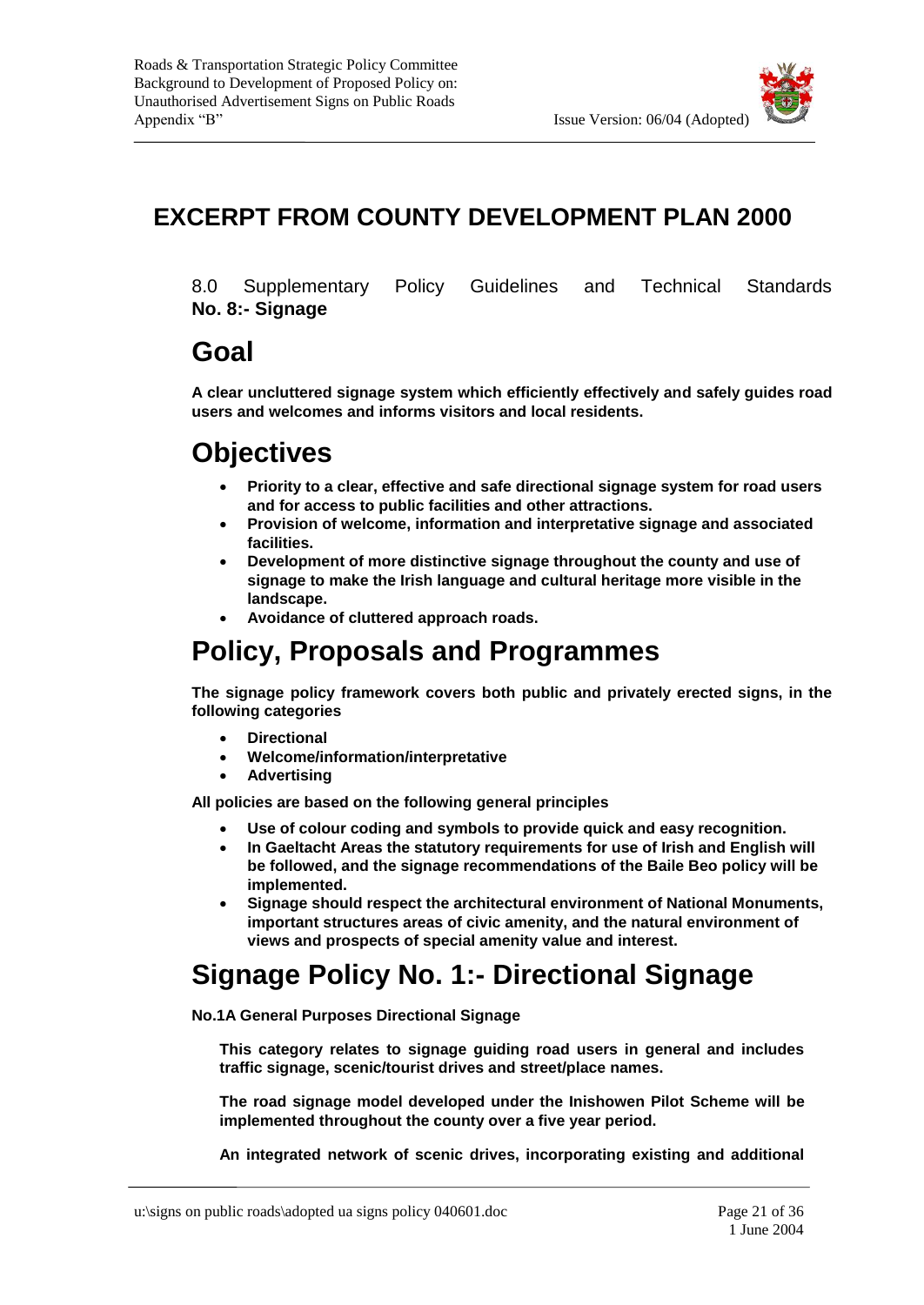

**routes will underlie the Council's approach and signage for these and existing routes will be based on distinctive logo's/symbols.**

**Street and place names in well established and newly established parts of towns and villages will be clearly marked and traditional/older names, now often forgotten will used where appropriate.**

**Name plates will be provided on local roads in rural areas.**

**(2) Facilities and attractions Directional Signage**

**This category covers finger post directional sign posting for public facilities i.e. post office, hospitals, health clinics, libraries, public toilets, landfill sites, swimming pools, airport, industrial estates etc.**

*Tourist attractions* **(Heritage Centres, Museums,Interpretative Centres etc.)** *Community Facilities* **(Community Centres, Sports facilities)**

**Public and Community facility fingerpost signs must use an agreed colour (black and white) and tourist attraction fingerpost signs must use the standard brown and white colour. Logo's/symbols must be a dominant element of the sign.**

**One finger post sign only within the speed limit area for each facility/attraction within that area will be the norm.**

**For facilities/attractions outside a speed limit area, fingerpost directional signs (in required colours) will be permitted at appropriate junctions within an 8km radius of the facility/attraction.**

- **(3) B & Bs, Guesthouses, Hotels**
	- **(1) Rural Areas (Outside speed limits)**
		- **Directional Finger Post Sign (brown and white) at critical road junctions within 8k of premises.**
		- **Separate poles to be provided and shared with other permitted signage.**
		- **The Council will provide the pole and the sign will be provided by the business. Signs must be manufactured by a DOE approved company. A once off licence fee of £100 must be paid by the applicant.**
	- **(2) Within Speed Limit Areas**
		- **Individual business directional signs will not be permitted within speed limit areas.**
		- **Town/Village Information Point. (see below)**

**(3) On approach roads to Towns/Villages (Both inside and outside speed limit).**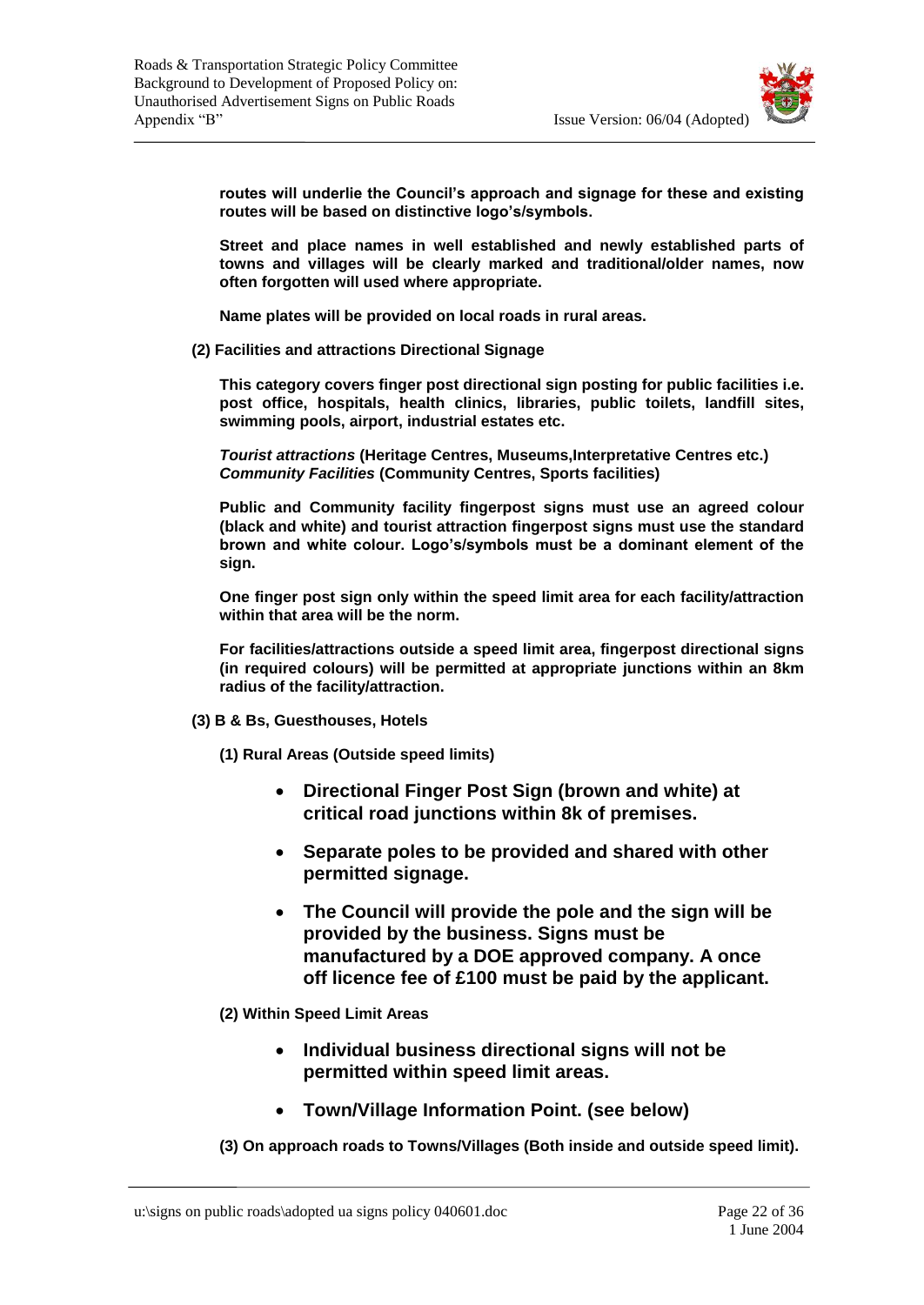

- **No individual signs**
- **Advance lay-bys with provision for joint and individual advertising.**

## **Signage Policy No. 2 :- Welcome, Information, Interpretation Signage**

**The provision of name/welcome, information and interpretation signage forms a significant part of the Council's overall signage policy.**

**No. 2A Name/Welcome Signs**

**At entry points to the County and to towns and villages within the county, the name/crest of the particular place should be the dominant element. At County entry points, no other signage will be permitted. Existing entry point signs will be replaced.**

**A pilot scheme of entry point information lay-bys will be explored.**

**At town/village entry points, the name sign should dominate, other signs i.e. Tidy Towns, Town Twinning etc. should be combined or located separately in advance information lay-by.**

**In rural areas, the Council will initiate a pilot scheme to identify and erect name plaques for townlands.**

**No. 2B Information Signs**

**The Council will initiate an information signage system, for public private and community business information through**

- **(a) Pilot scheme of Entry Point information lay-bys referred to above.**
- **(b) Advance information lay-bys outside larger towns.**
- **(c) Information points in public carparks in towns and villages.**
- **No. 2C Interpretative Signs**

**Interpretative Signs at areas of interest and historic significance, views and prospects.**

## **Signage Policy No. 3:- Advertising Signs**

**Advertising Signs (provide no directional value) will not be permitted in the open country side or approach roads to towns and villages. This includes large advertising hoardings and advance advertising for commercial facilities in towns and villages. Such signs will be permitted in advance lay-bys only.**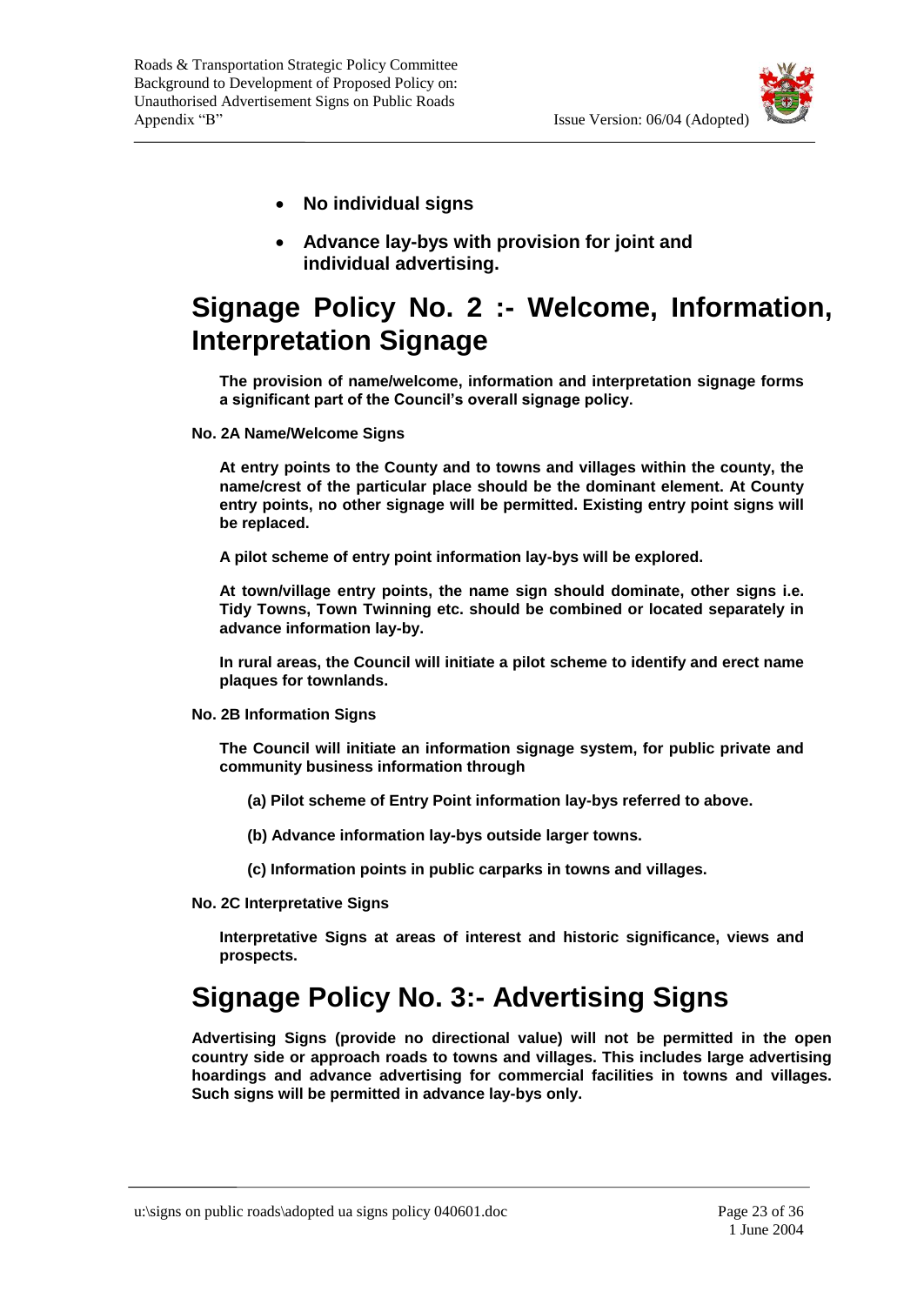

## **APPENDIX "C" SECTION 71 OF ROADS ACT 1993**

#### **SECTION 71**

Unauthorised signs, caravans, vehicles, etc. on public roads. **71.**—(1) ( *a* ) Any person who, without lawful authority or the consent of a road authority—

(i) erects, places or retains a sign on a public road, or

(ii) erects, places or retains on a public road any caravan, vehicle or other structure or thing (whether on wheels or not) used for the purposes of advertising, the sale of goods, the provision of services or other similar purpose,

shall be guilty of an offence.

( *b* ) A consent under *paragraph (a)* may be given by the road authority subject to such conditions, restrictions or requirements as it thinks fit and any person who fails to comply with such conditions, restrictions or requirements shall be guilty of an offence.

(2) Without prejudice to the liability of any person under *subsection (1)*, where there is a contravention of that subsection in the case of any sign or advertisement, the person on whose behalf the sign or advertisement is exhibited shall be deemed also to have contravened that subsection.

(3) Notwithstanding any other enactment, an authorised person may remove a sign, caravan, vehicle or other structure or thing to which *subsection (1)* applies.

(4) An authorised person may store, or procure the storage of, a sign, caravan, vehicle or other structure or thing removed by him under *subsection (3)*.

(5) Where the name and address of the owner of a sign, caravan, vehicle or other structure or thing removed and stored under this section can be ascertained by reasonable inquiry, the road authority or the Commissioner shall serve a notice upon the owner informing him of its removal and storage and of the address of the place where it may be claimed and recovered, requiring him to claim and recover it within one month of the date of the service of the notice and informing him of the statutory consequences of his failure to do so.

(6) A sign, caravan, vehicle or other structure or thing removed and stored under this section shall be given to a person claiming it if, but only if, he makes a declaration in writing that he is the owner of the sign, caravan, vehicle or other structure or thing or is authorised by its owner to claim it and, at the discretion of the road authority concerned or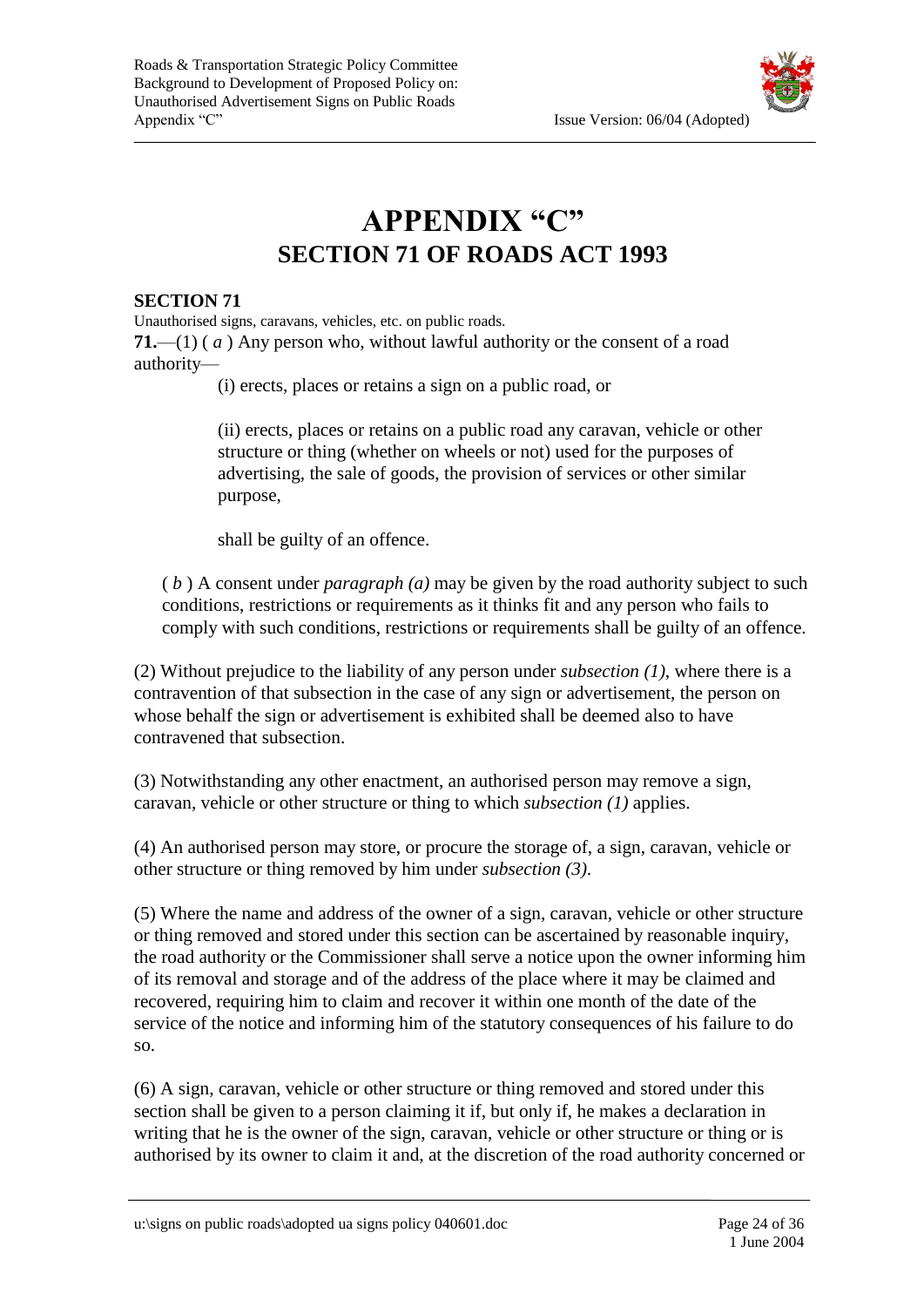

the Commissioner, pays the amount of the expenditure reasonably incurred in removing and storing it.

(7) The road authority concerned or the Commissioner may dispose, or procure the disposal, of a sign, caravan, vehicle or other structure or thing removed and stored under this section if—

( *a* ) the owner of the sign, caravan, vehicle or other structure or thing fails to claim it and remove it from the place where it is stored within one month of the date on which a notice under *subsection (5)* was served on him, or

( *b* ) the name and address of the owner of the sign, caravan, vehicle or other structure or thing cannot be ascertained by reasonable inquiry.

(8) A sign, caravan, vehicle or other structure or thing shall not be disposed of under this section within six weeks of the date of its removal under this section.

(9) In this section—

"authorised person" means—

( *a* ) a person authorised in writing by a road authority for the purposes of this section,

( *b* ) a member of the Garda Síochána;

"sign" includes any sign, hoarding or other structure used for the purposes of advertising.

(10) This section shall not apply to a sign which relates to a presidential election within the meaning of the [Presidential Elections Act, 1937,](file:///C:/ZZA32Y1937.html) a general election or a bye-election, within the meaning, in each case, of the [Electoral Act, 1923,](file:///C:/ZZA12Y1923.html) a local election, a referendum, within the meaning of the Referendum Act, 1942, or an election of members of the European Parliament, unless the sign has been in position for seven days or longer after the latest day upon which the poll was taken for the election, bye-election or referendum concerned.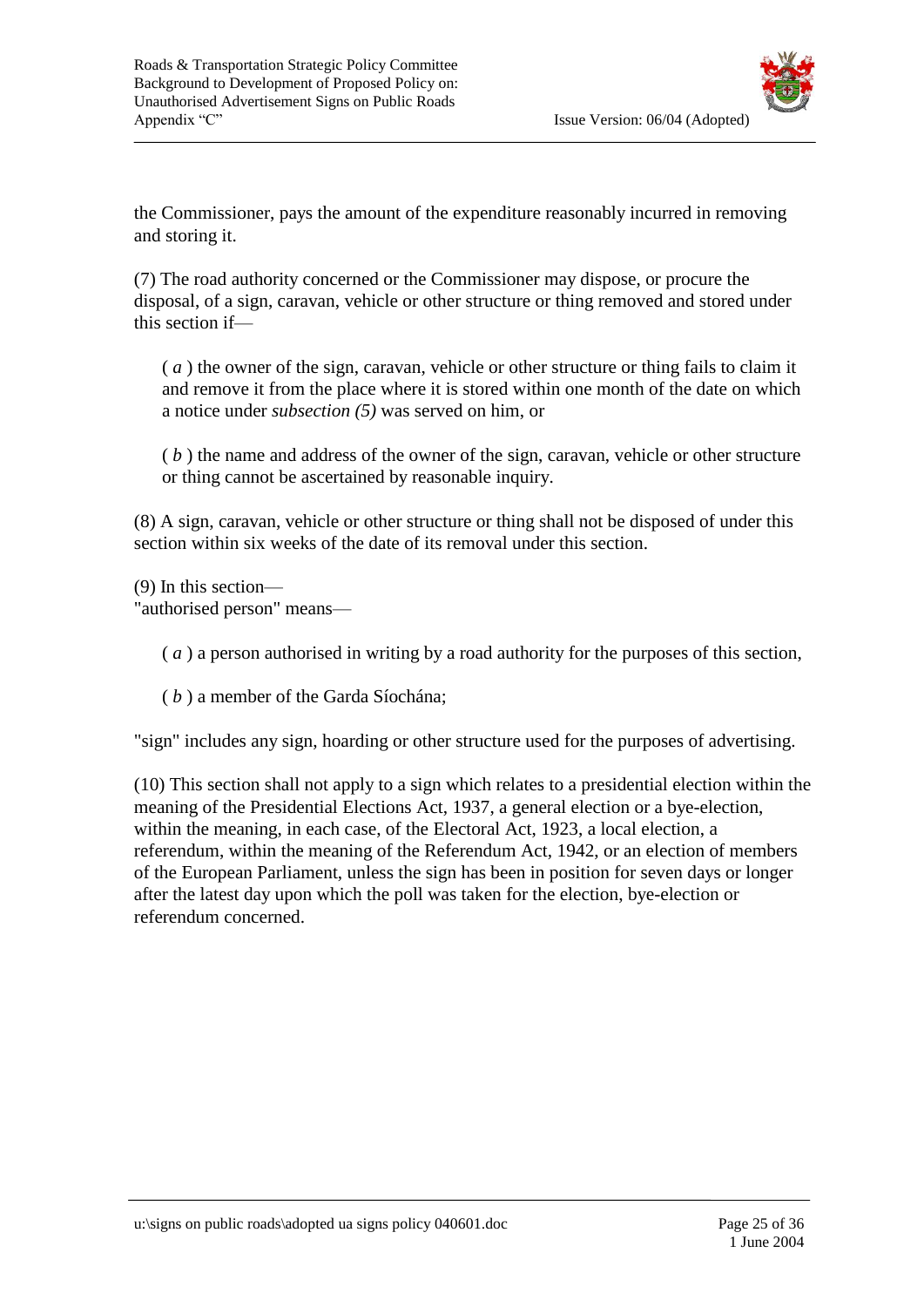

## **APPENDIX "D" SECTION 84 OF ROADS ACT 1993**

#### **SECTION 84**

 **84**. – Where a road authority or the Commissioner become entitled to dispose or procure the disposal of anything removed from a public road under this Act, then the authority or Commissioner shall be entitled to sell the thing for the best price reasonably obtainable and upon doing so shall pay to the person who was the owner (where the name and address of such owner can be ascertained by reasonable inquiry) of the thing at the time of its removal a sum equal to the proceeds of such sale after deducting therefrom any expenditure reasonably incurred by the authority or the Commissioner in its removal, storage and sale.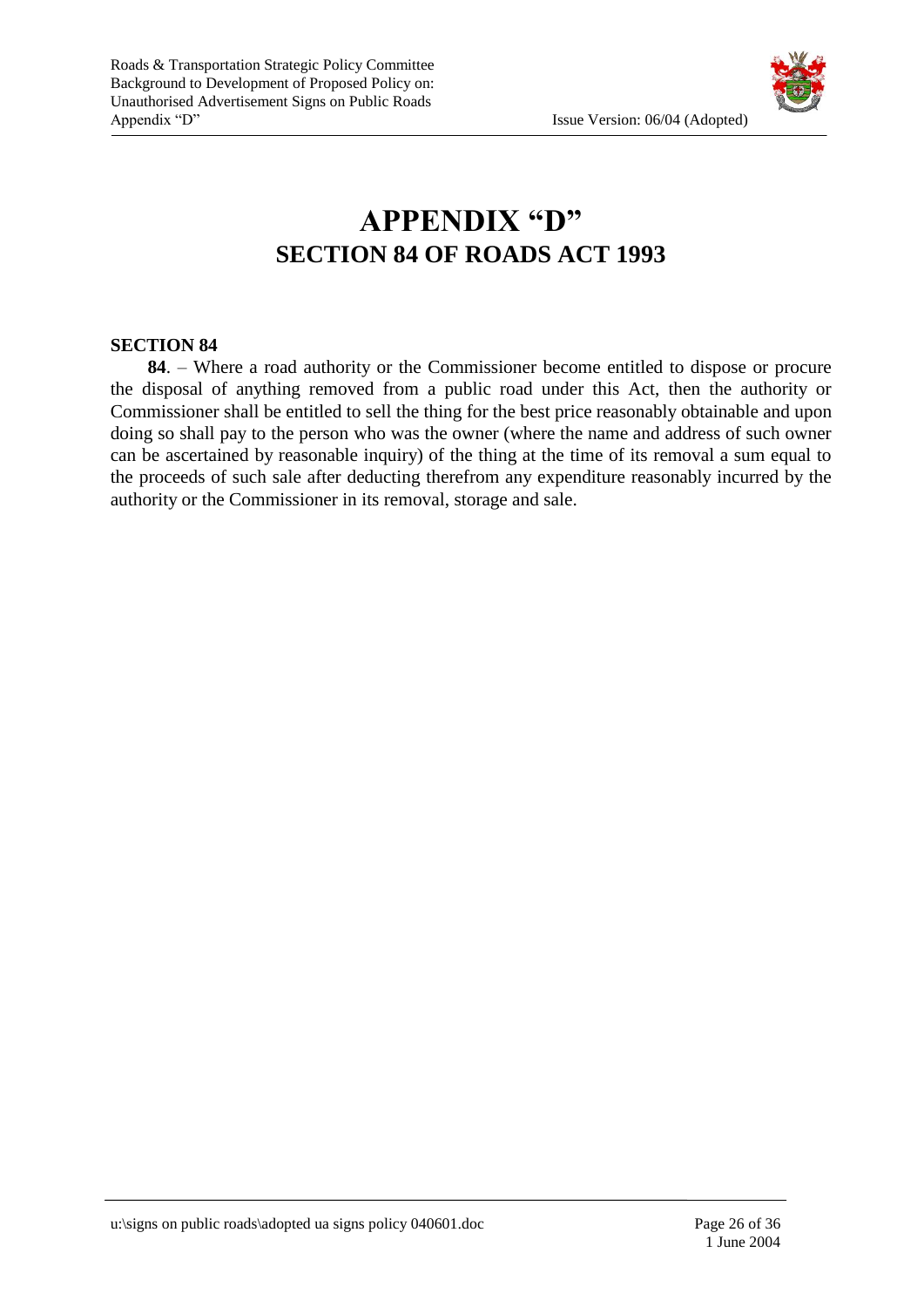

### **APPENDIX "E" SECTION 254 OF PLANNING AND DEVELOPMENT ACT 2000**

#### **SECTION 254**

Licensing of appliances and cables, etc., on public roads. **254.**—(1) Subject to *subsection (2)*, a person shall not erect, construct, place or maintain—

- (*a*) a vending machine,
- (*b*) a town or landscape map for indicating directions or places,
- (*c*) a hoarding, fence or scaffold,
- (*d*) an advertisement structure,
- (*e*) a cable, wire or pipeline,
- (*f*) a telephone kiosk or pedestal, or

(*g*) any other appliance, apparatus or structure, which may be prescribed as requiring a licence under this section,

on, under, over or along a public road save in accordance with a licence granted by a planning authority under this section.

(2) This section shall not apply to the following—

(*a*) an appliance, apparatus or structure which is authorised in accordance with a planning permission granted under *Part III*;

(*b*) a temporary hoarding, fence or scaffold erected in accordance with a condition of planning permission granted under *Part III*;

(*c*) the erection, construction, placing or maintenance under a public road of a cable, wire or pipeline by a statutory undertaker.

(3) A person applying for a licence under this section shall furnish to the planning authority such plans and other information concerning the position, design and capacity of the appliance, apparatus or structure as the authority may require.

(4) A licence may be granted under this section by the planning authority for such period and upon such conditions as the authority may specify, including conditions in relation to location and design, and where in the opinion of the planning authority by reason of the increase or alteration of traffic on the road or of the widening of the road or of any improvement of or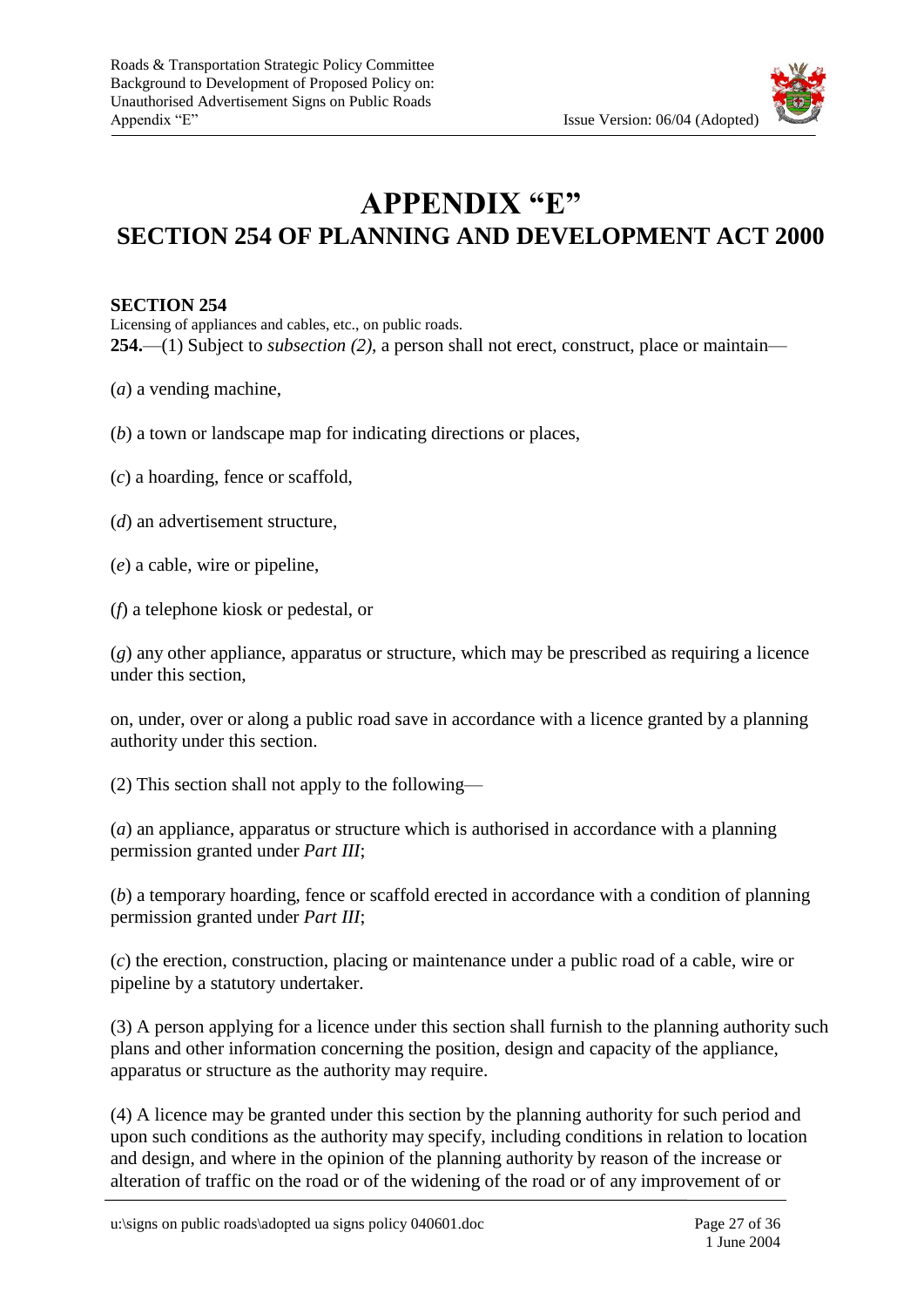

relating to the road, the appliance, apparatus or structure causes an obstruction or becomes dangerous, the authority may by notice in writing withdraw the licence and require the licensee to remove the appliance, apparatus or structure at his or her own expense.

(5) In considering an application for a licence under this section a planning authority, or the Board on appeal, shall have regard to—

(*a*) the proper planning and sustainable development of the area,

(*b*) any relevant provisions of the development plan, or a local area plan,

(*c*) the number and location of existing appliances, apparatuses or structures on, under, over or along the public road, and

(*d*) the convenience and safety of road users including pedestrians.

(6) (*a*) Any person may, in relation to the granting, refusing, withdrawing or continuing of a licence under this section or to the conditions specified by the planning authority for such a licence, appeal to the Board.

(*b*) Where an appeal under this section is allowed, the Board shall give such directions with respect to the withdrawing, granting or altering of a licence under this section as may be appropriate, and the planning authority shall comply therewith.

(7) Development carried out in accordance with a licence under this section shall be exempted development for the purposes of this Act.

(8) A person shall not be entitled solely by reason of a licence under this section to erect, construct, place or maintain on, under, over or along a public road any appliance, apparatus or structure.

(9) Subject to *subsection (10)*, any person who—

(*a*) erects, constructs, places or maintains an appliance, apparatus or structure referred to in *subsection (1)* on, under, over or along any public road without having a licence under this section to do so,

(*b*) erects, constructs, places or maintains such an appliance, apparatus or structure on, under, over or along any public road otherwise than in accordance with a licence under this section, or

(*c*) contravenes any condition subject to which a licence has been granted to him or her under this section,

shall be guilty of an offence.

(10) (*a*) A planning authority may, by virtue of this subsection, itself erect, construct, place or maintain, on, under, over or along a public road any appliance, apparatus or structure referred to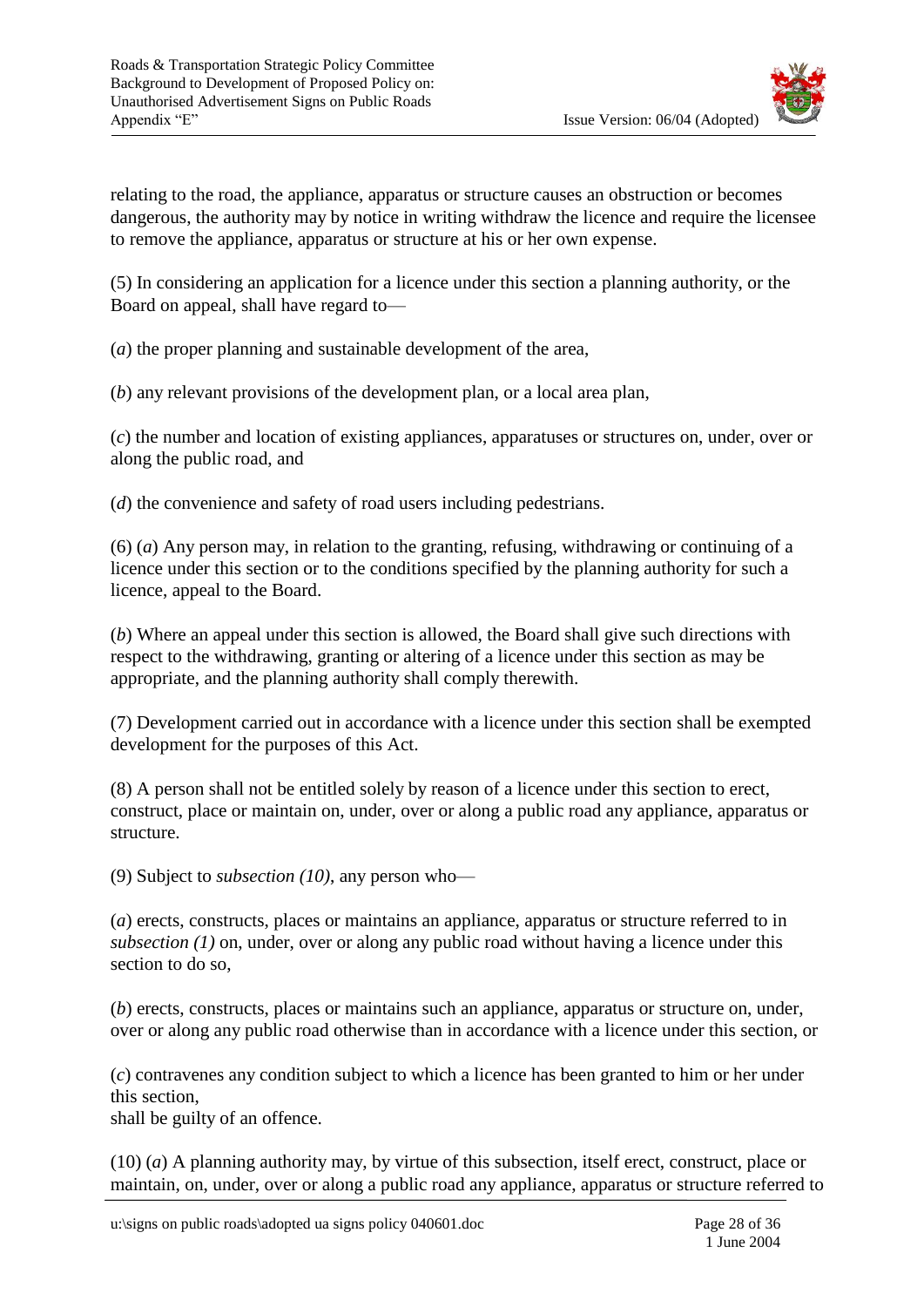

in *subsection (1)*, and it shall not be necessary for the planning authority to have a licence under this section.

(*b*) Nothing in this subsection shall be construed as empowering a planning authority to hinder the reasonable use of a public road by the public or any person entitled to use it or as empowering a planning authority to create a nuisance to the owner or occupier of premises adjacent to the public road.

(11) Where a planning authority is not the road authority for the purposes of national or regional roads in its area, it shall not grant a licence under this section in respect of any appliance, apparatus or structure on, under, over or along a national or regional road or erect, construct or place any appliance, apparatus or structure on, under, over or along a national or regional road except after consultation with the authority which is the road authority for those purposes.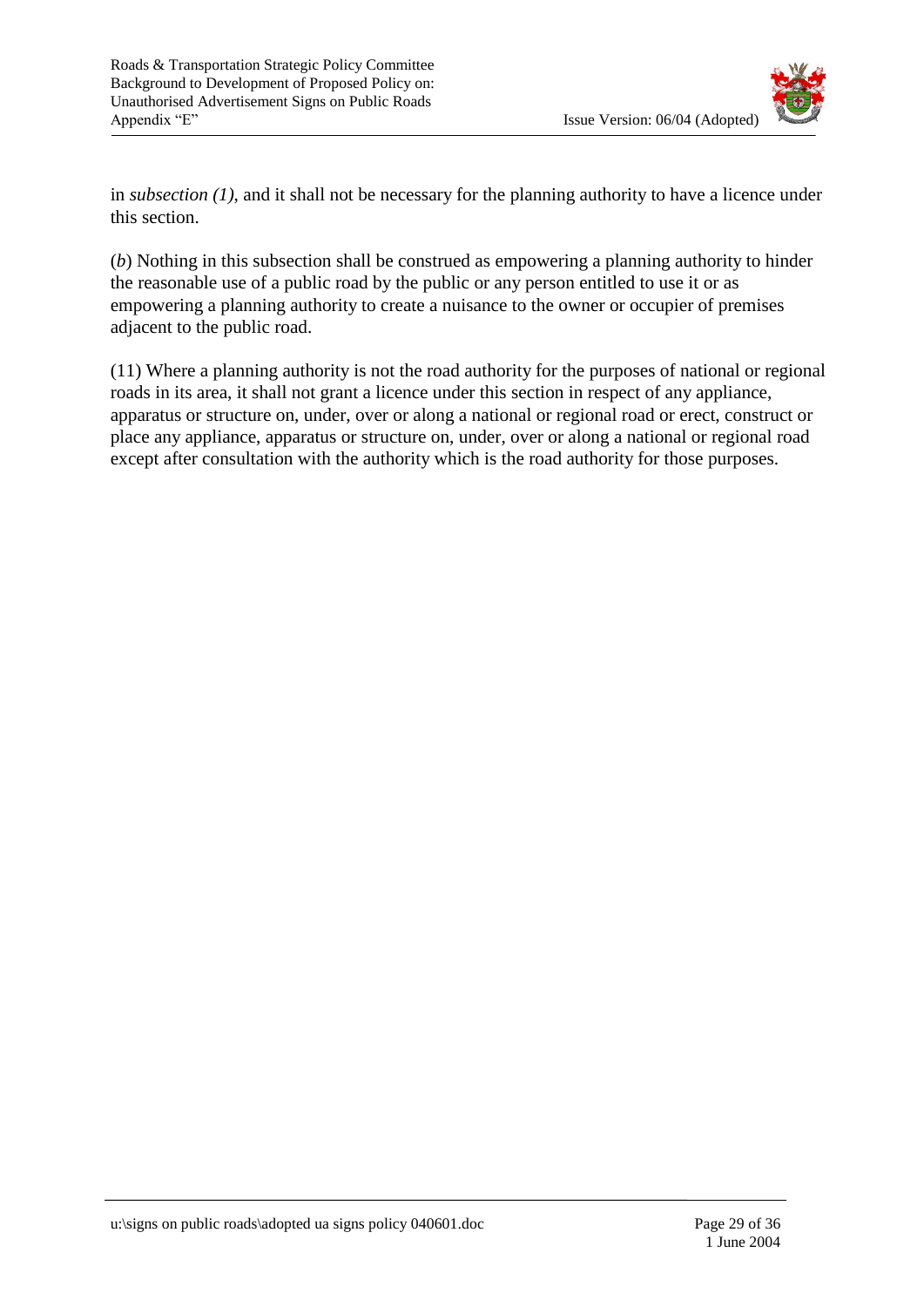### **APPENDIX "F" SECTIONS 19 AND 20 OF LITTER POLLUTION ACT, 1997**

#### **SECTION 19**

Prohibition of articles and advertisements on and defacement of certain structures, etc. **19.** – (1) Where any structure or other land, door, gate, window, tree, pole or post is in or is visible from a public place, a person who is not the owner, occupier or person in charge thereof shall not –

- (*a*) exhibit or cause to be exhibited thereon any article or advertisement, or
- (*b*) carry out or cause to be carried out any defacement thereof by writing or other marks,

unless the person is authorised in advance to do so in writing by such owner, occupier or person in charge or by or under any enactment.

(2) A person shall not place advertising material on a mechanically propelled vehicle in a public place without the prior consent of the person who owns, or is in charge of, the vehicle.

(3) Without limiting the liability of any other person under *subsection (1)* or *(2)*, where there is a contravention of that subsection in relation to–

- (*a*) an advertisement that pertains to a meeting or other event, the person who is promoting or arranging the meeting or event, or
- (*b*) any other advertisement, the person on whose behalf the advertisement is exhibited,

shall be deemed also to have contravened that subsection.

(4) A local authority may, on such terms and conditions as may be agreed upon by it and the occupier concerned, in the case of an article, advertisement or defacement in its functional area in relation to which there is a contravention of *subsection (1)* –

- *(a)* by its employees or agents, remove or obliterate all or a part of the article or advertisement or, as the case may be, remove or otherwise remedy the defacement, and
- *(b)* for those purposes, by its employees or agents, enter on the structure or other land concerned or the structure or other land on which is situated the door, gate, window, tree, pole or post concerned.

(5) In a prosecution of a person in relation to a contravention of *subsection (1)* it shall not be necessary for the prosecution to show and it shall be assumed, in the absence of evidence to the contrary, that the person was not the owner, occupier or person in charge of the structure or other land, door, gate, window, tree, pole or post to which the contravention relates and was not authorised as referred to in *subsection (1)*.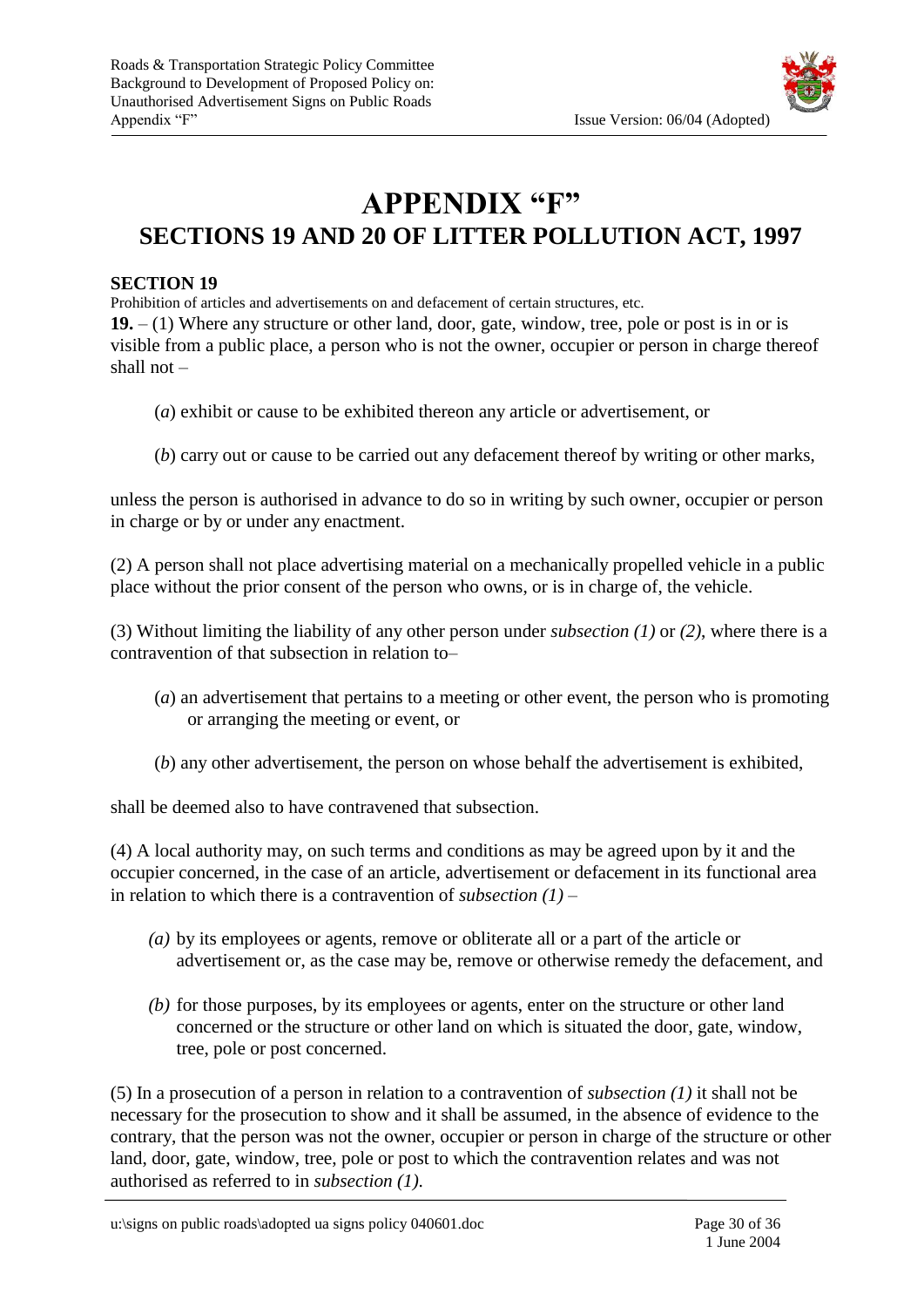

(6) A person who contravenes or is deemed to have contravened *subsection (1)* or *(2)* or who obstructs or impedes a local authority or its employees or agents acting in the exercise of the functions conferred on a local authority by *subsection (4)* shall be guilty of an offence.

(7) A prosecution shall not be brought in a case in which an offence under this section is alleged to have been committed in relation to an advertisement if–

- *(a)* the advertisement is exempted development within the meaning of the Local Government (Planning and Development) Act, 1963, or is a notice displayed or erected in pursuance of a requirement by or under any enactment, or
- *(b)* the advertisement–
	- (i) advertises a public meeting, other than an auction, or
	- (ii) relates to a presidential election within the meaning of the Presidential Elections Act, 1993, a general election or a bye-election, within the meaning, in each case, of the Electoral Act, 1992, a local election within the meaning of the Local Government Act, 1994, a referendum, within the meaning of the Referendum Act, 1994, or an election of representatives to the Assembly of the European Communities,

unless the advertisement has been in position for 7 days or longer after the day specified in the advertisement for the meeting or the latest day upon which the poll was taken for the election, bye-election or referendum concerned.

(8) In this section and in *section 20*–

"occupier" in relation to a door, gate, window or tree, means the occupier of the structure or other land on which the door, gate, window or tree, as the case may be, is situated and, in relation to a pole or post, means the owner of the pole or post;

"structure" has the meaning assigned by the Local Government (Planning and Development) Act, 1963.

#### **SECTION 20**

Powers of local authorities regarding articles and advertisements on, and defacement of, certain structures, etc. **20.** – (1) Where any structure or other land, door, gate, window, tree, pole or post situated in the functional area of any local authority is in or is visible from a public place and it appears to the local authority that it is in the interests of amenity or of the environment of an area that any article or advertisement exhibited thereon should be removed or any defacement thereof by writing or other marks should be removed or otherwise remedied or that other specified steps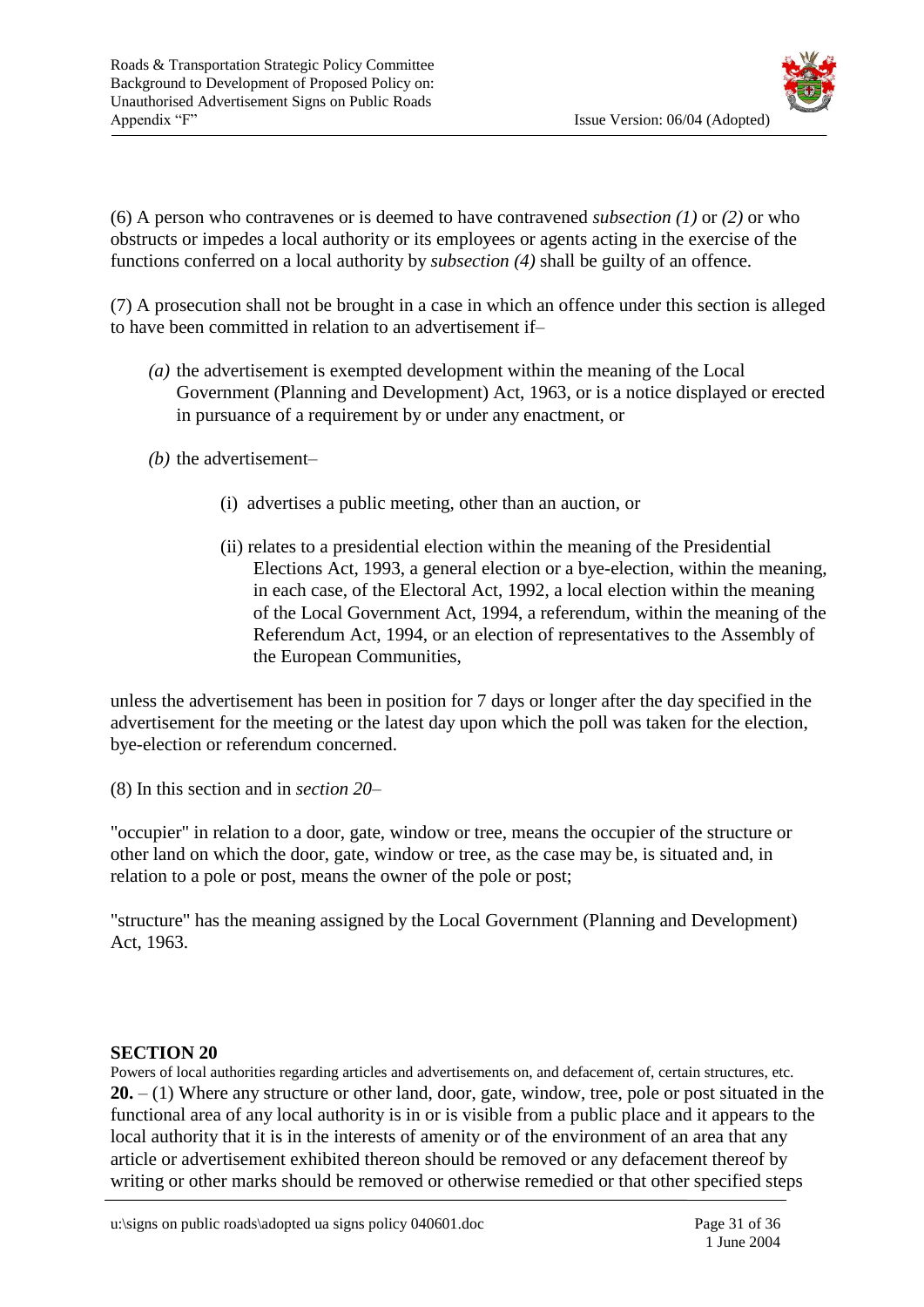

should be taken in relation to the article, advertisement or defacement, as the case may be, the local authority may serve a notice on the occupier requiring the occupier-

- *(a)* to remove the article or advertisement, or remove or otherwise remedy the defacement, or to take other specified steps in relation to the article, advertisement or defacement, as the case may be, and
- *(b)* to take other specified steps to prevent a recurrence of the exhibition or defacement, as the case may be.
- (2) A notice under *subsection (1)* shall–
	- *(a)* identify the structure or other land, door, gate, window, tree, pole or post to which it relates,
	- *(b)* state, the grounds on which it is issued, and
	- *(c)* specify the time, not being a period of less than 7 days, within which it is to be complied with.

(3) An occupier on whom a notice under this section is served may, within such time as may be specified in the notice, make submissions in writing to the local authority concerned regarding the terms of the notice and the authority, after consideration of any such submissions, may amend the notice.

(4) An occupier on whom a notice under *subsection (1)* has been served shall, within the time specified in the notice, comply with its terms.

(5) Where an occupier contravenes *subsection (4)*, the local authority concerned may, by its employees or agents–

- *(a)* give effect to the terms of the notice, and
- *(b)* where necessary for that purpose, by its employees or agents enter on the structure or other land concerned or the structure or other land on which is situated the door, gate, window, tree, pole or post concerned,

and may recover the expenditure reasonably incurred by it in so doing from the occupier as a simple contract debt in any court of competent jurisdiction.

(6) A local authority may, upon such terms and conditions as may be agreed upon by it and the occupier concerned, in the case of an article, advertisement or defacement to which *subsection (1)* applies–

*(a)* by its employees or agents remove the article or advertisement or remedy the defacement or, as may be appropriate, take other steps in relation to it, and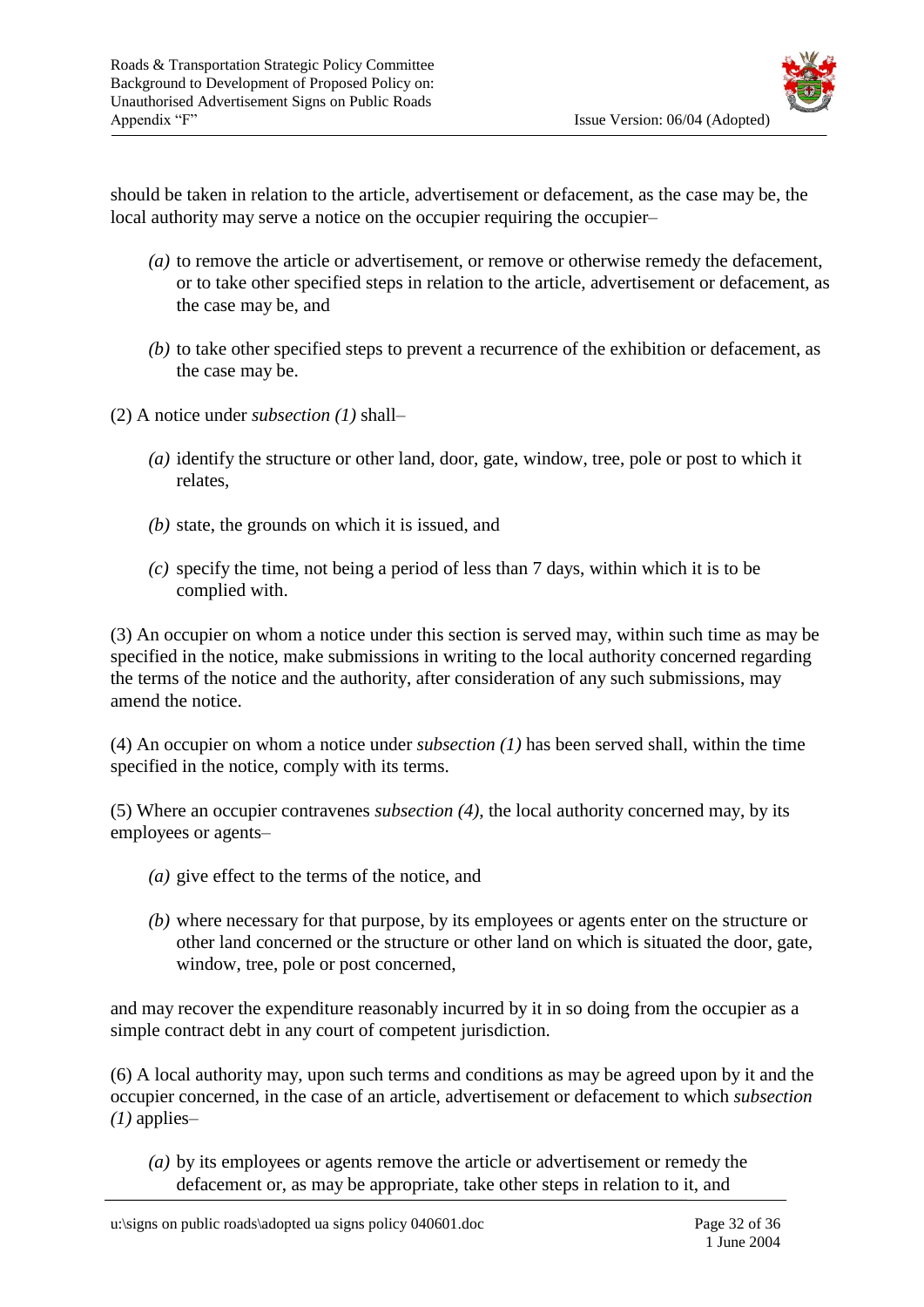

- *(b)* for those purposes, by its employees or agents, enter on the structure or other land concerned or the structure or other land on which is situated the door, gate, window, tree, pole or post concerned.
- (7) An occupier who contravenes *subsection (4)* or a person who obstructs or impedes–
	- *(a)* a local authority or its employees or agents acting in the exercise of the functions conferred on a local authority by *subsection (5)* or *(6)*, or
	- *(b)* a person or the person's employees or agents while engaged in complying with the terms of a notice issued under *subsection (1)*,

shall be guilty of an offence.

(8) In a prosecution for an offence in respect of a contravention of *subsection (4)*, it shall be a defence to show that the exhibition of the advertisement concerned was in accordance with a permission under Part IV of the Local Government (Planning and Development) Act, 1963.

(9) Any development, within the meaning of the Local Government (Planning and Development) Act, 1963, carried out pursuant to a notice issued under *subsection (1)*, shall be exempted development within the meaning of that Act.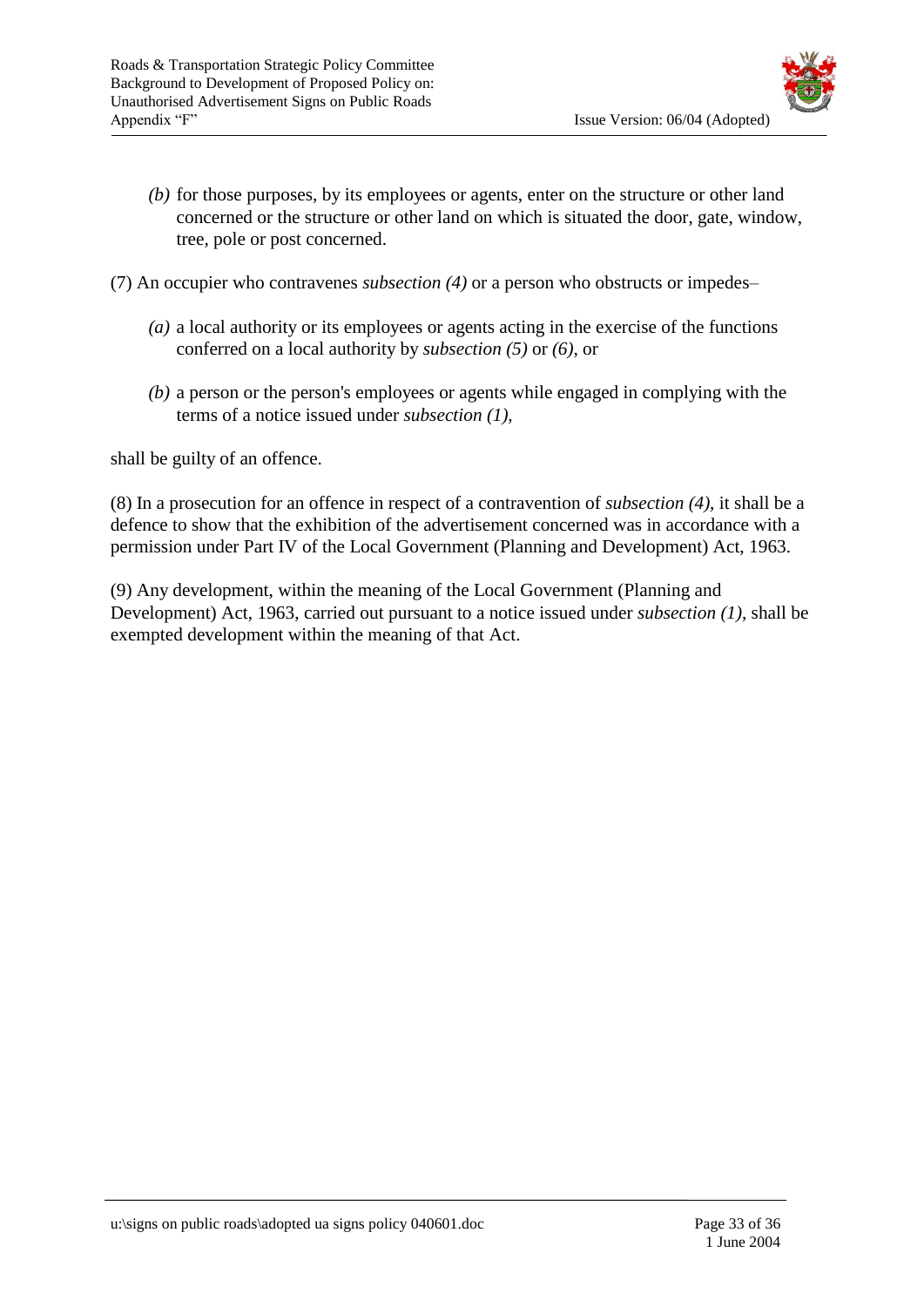

## **APPENDIX "G" SAMPLE NOTICE TO OWNER**

Date:

Mr\Ms\Mrs \_\_\_\_\_\_\_\_\_\_\_\_\_\_\_\_

\_\_\_\_\_\_\_\_\_\_\_\_\_\_\_\_\_\_\_\_\_\_\_\_\_\_

Ref:

\_\_\_\_\_\_\_\_\_\_\_\_\_\_\_\_\_\_\_\_\_\_\_\_\_\_

**Subject: Notice of Removal of Unauthorised Advertisement Sign** (Describe Sign)

Dear Sir\Madam:

I am writing to you regarding your advertisement sign which had been placed at  $\Box$ along the **Example 20** Road (2014). The placement of any such structure/advertising sign requires the consent of the Planning Authority and according to our records, this sign does not have the required consent and is considered to be unauthorised.

This letter is being sent in accordance with our responsibilities under Section 73 of the Roads Act 1993 and to inform you that this sign has been removed by the County Council on  $\frac{1}{\sqrt{1-\frac{1}{\sqrt{1-\frac{1}{\sqrt{1-\frac{1}{\sqrt{1-\frac{1}{\sqrt{1-\frac{1}{\sqrt{1-\frac{1}{\sqrt{1-\frac{1}{\sqrt{1-\frac{1}{\sqrt{1-\frac{1}{\sqrt{1-\frac{1}{\sqrt{1-\frac{1}{\sqrt{1-\frac{1}{\sqrt{1-\frac{1}{\sqrt{1-\frac{1}{\sqrt{1-\frac$ and is stored at  $\blacksquare$ 

You may collect your sign after providing a declaration that you are the owner by completing the attached Declaration Form and paying a charge to the Council for removing and storing the sign. The amount payable will be in accordance with the attached Schedule of Charges. Signage will be stored in the Council depot for a period of one month from the date of this letter or six weeks since it was removed, whichever is longer, after which time, the sign will be disposed off.

Should you have any queries on the above matter or wish to make arrangements to collect your sign, please contact me at  $(\_\_)$   $\_\_$ .

Yours faithfully

\_\_\_\_\_\_\_\_\_\_\_\_\_\_\_\_\_\_\_\_\_\_\_\_\_\_

\_\_\_\_\_\_\_\_\_\_\_\_\_\_\_\_\_\_\_\_\_\_\_\_\_\_\_\_\_\_\_

Attachments: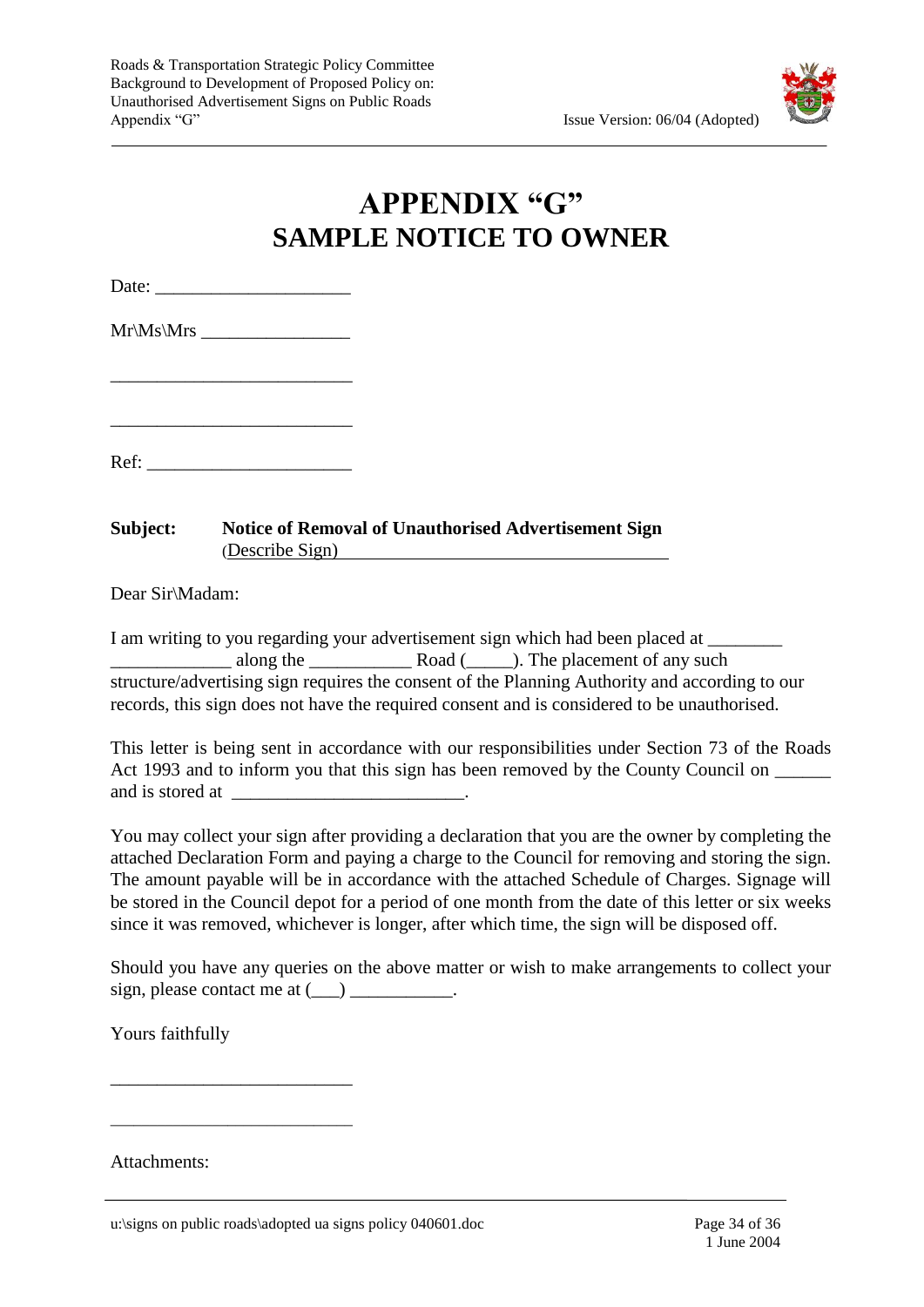

### **APPENDIX "H" SAMPLE DECLARATION OF OWNER**

| declare that:<br>I am the owner of the advertisement sign<br>I am authorised by the sign owner by means of attached letter from the owner to claim the<br>advertisement sign<br>and which and which<br>this sign which has been removed by the Council and is in storage at the Council Depot and I am<br>satisfied that the sign has not been damaged by the Council. I have paid the amount of $\epsilon$<br>requested by Donegal County Council and wish to retrieve the sign.<br>(Signature)<br>(Date)<br>(Name in BLOCK CAPITALS)<br>THIS PART OF FORM FOR DONEGAL COUNTY COUNCIL USE ONLY:<br>The sign described above has been released to the above mentioned person on<br>and the charge due to the Council has been paid (attach the receipt).<br>(Signature)<br>(Date)<br>(Name in BLOCK CAPITALS)<br>Charge Collected to be |  |  |  |  |
|-----------------------------------------------------------------------------------------------------------------------------------------------------------------------------------------------------------------------------------------------------------------------------------------------------------------------------------------------------------------------------------------------------------------------------------------------------------------------------------------------------------------------------------------------------------------------------------------------------------------------------------------------------------------------------------------------------------------------------------------------------------------------------------------------------------------------------------------|--|--|--|--|
|                                                                                                                                                                                                                                                                                                                                                                                                                                                                                                                                                                                                                                                                                                                                                                                                                                         |  |  |  |  |
|                                                                                                                                                                                                                                                                                                                                                                                                                                                                                                                                                                                                                                                                                                                                                                                                                                         |  |  |  |  |
|                                                                                                                                                                                                                                                                                                                                                                                                                                                                                                                                                                                                                                                                                                                                                                                                                                         |  |  |  |  |
|                                                                                                                                                                                                                                                                                                                                                                                                                                                                                                                                                                                                                                                                                                                                                                                                                                         |  |  |  |  |
|                                                                                                                                                                                                                                                                                                                                                                                                                                                                                                                                                                                                                                                                                                                                                                                                                                         |  |  |  |  |
|                                                                                                                                                                                                                                                                                                                                                                                                                                                                                                                                                                                                                                                                                                                                                                                                                                         |  |  |  |  |
|                                                                                                                                                                                                                                                                                                                                                                                                                                                                                                                                                                                                                                                                                                                                                                                                                                         |  |  |  |  |
|                                                                                                                                                                                                                                                                                                                                                                                                                                                                                                                                                                                                                                                                                                                                                                                                                                         |  |  |  |  |
|                                                                                                                                                                                                                                                                                                                                                                                                                                                                                                                                                                                                                                                                                                                                                                                                                                         |  |  |  |  |
|                                                                                                                                                                                                                                                                                                                                                                                                                                                                                                                                                                                                                                                                                                                                                                                                                                         |  |  |  |  |
|                                                                                                                                                                                                                                                                                                                                                                                                                                                                                                                                                                                                                                                                                                                                                                                                                                         |  |  |  |  |
|                                                                                                                                                                                                                                                                                                                                                                                                                                                                                                                                                                                                                                                                                                                                                                                                                                         |  |  |  |  |
|                                                                                                                                                                                                                                                                                                                                                                                                                                                                                                                                                                                                                                                                                                                                                                                                                                         |  |  |  |  |
|                                                                                                                                                                                                                                                                                                                                                                                                                                                                                                                                                                                                                                                                                                                                                                                                                                         |  |  |  |  |
|                                                                                                                                                                                                                                                                                                                                                                                                                                                                                                                                                                                                                                                                                                                                                                                                                                         |  |  |  |  |
|                                                                                                                                                                                                                                                                                                                                                                                                                                                                                                                                                                                                                                                                                                                                                                                                                                         |  |  |  |  |
|                                                                                                                                                                                                                                                                                                                                                                                                                                                                                                                                                                                                                                                                                                                                                                                                                                         |  |  |  |  |
|                                                                                                                                                                                                                                                                                                                                                                                                                                                                                                                                                                                                                                                                                                                                                                                                                                         |  |  |  |  |
|                                                                                                                                                                                                                                                                                                                                                                                                                                                                                                                                                                                                                                                                                                                                                                                                                                         |  |  |  |  |
|                                                                                                                                                                                                                                                                                                                                                                                                                                                                                                                                                                                                                                                                                                                                                                                                                                         |  |  |  |  |
|                                                                                                                                                                                                                                                                                                                                                                                                                                                                                                                                                                                                                                                                                                                                                                                                                                         |  |  |  |  |
|                                                                                                                                                                                                                                                                                                                                                                                                                                                                                                                                                                                                                                                                                                                                                                                                                                         |  |  |  |  |
|                                                                                                                                                                                                                                                                                                                                                                                                                                                                                                                                                                                                                                                                                                                                                                                                                                         |  |  |  |  |
| Receipted to Job code:                                                                                                                                                                                                                                                                                                                                                                                                                                                                                                                                                                                                                                                                                                                                                                                                                  |  |  |  |  |